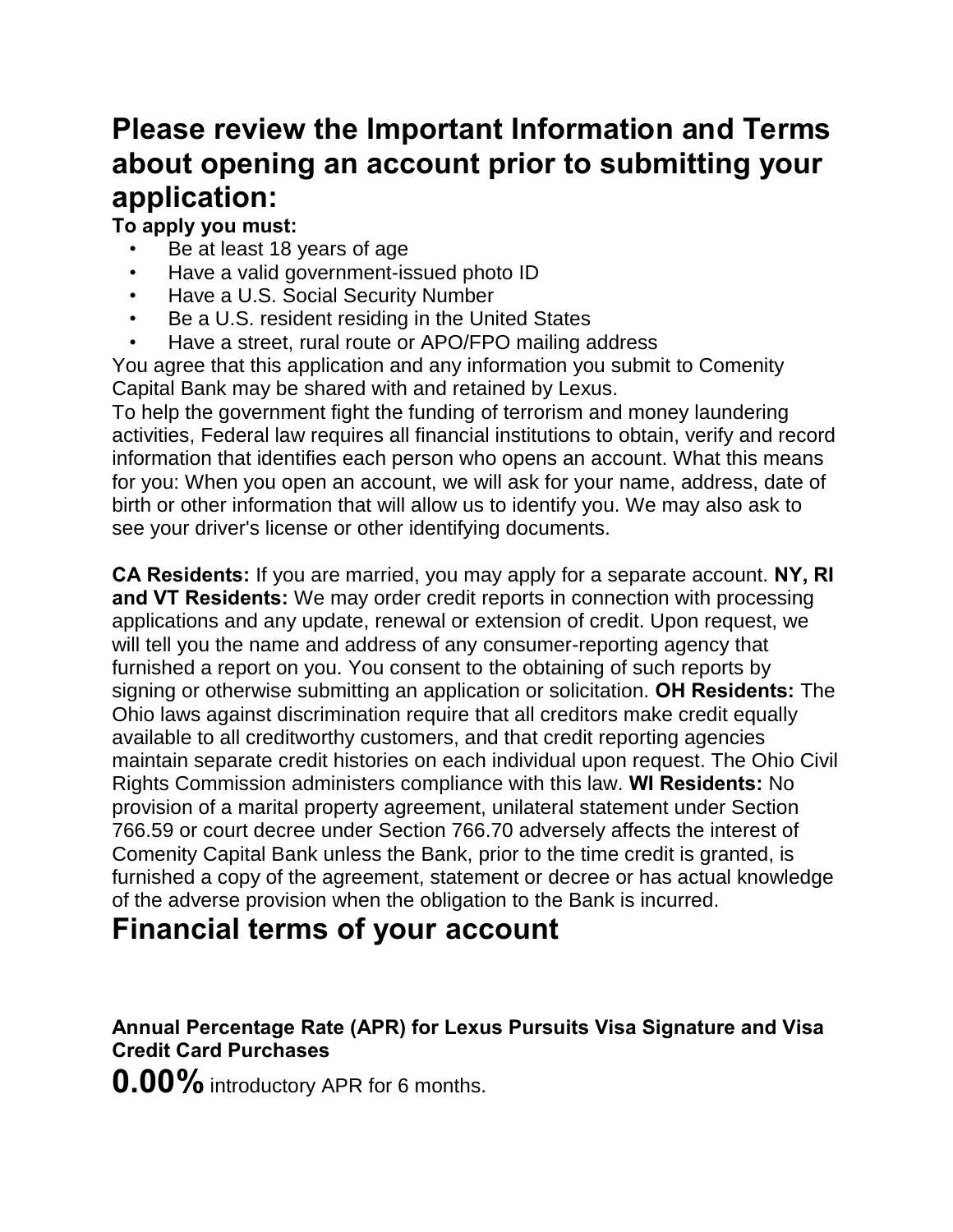# After that your APR will be **23.24%, 18.24%, or 14.24%**when you

open your account, based on your creditworthiness.

After that, this APR will vary with the market based on the Prime Rate.

### **APR for Balance Transfers and Cash Advances**

#### **25.24%.**

This APR will vary with the market based on the Prime Rate.

#### **Paying Interest**

Your due date is at least 23 days after the close of each billing cycle. We will not charge you interest on purchases if you pay your entire balance by the due date each month. We will begin charging interest on balance transfers and cash advances on the transaction date.

#### **Minimum Interest Charge**

If you are charged interest, the charge will be no less than \$2.00 per credit plan. **For Credit Card Tips from the Consumer Financial Protection Bureau To learn more about factors to consider when applying for or using a credit card, visit the website of the Consumer Financial Protection Bureau at [http://www.consumerfinance.gov/learnmore.](http://www.consumerfinance.gov/learnmore)**

#### **Annual Percentage Rate (APR) for Purchases**

# **27.24%**

This APR will vary with the market based on the Prime Rate.

#### **How to Avoid Paying Interest**

Your due date is at least 25 days after the close of each billing cycle. We will not charge you interest on purchases if you pay your entire balance by the due date each month.

#### **Minimum Interest Charge**

If you are charged interest, the charge will be no less than \$2.00 per credit plan. **For Credit Card Tips from the Consumer Financial Protection Bureau To learn more about factors to consider when applying for or using a credit card, visit the website of the Consumer Financial Protection Bureau at [http://www.consumerfinance.gov/learnmore.](http://www.consumerfinance.gov/learnmore)**

#### • Annual Fee

#### **None Penalty Fees**

- Late Payment
- Up to **\$37.00**
	- Returned Payment

Up to **\$37.00**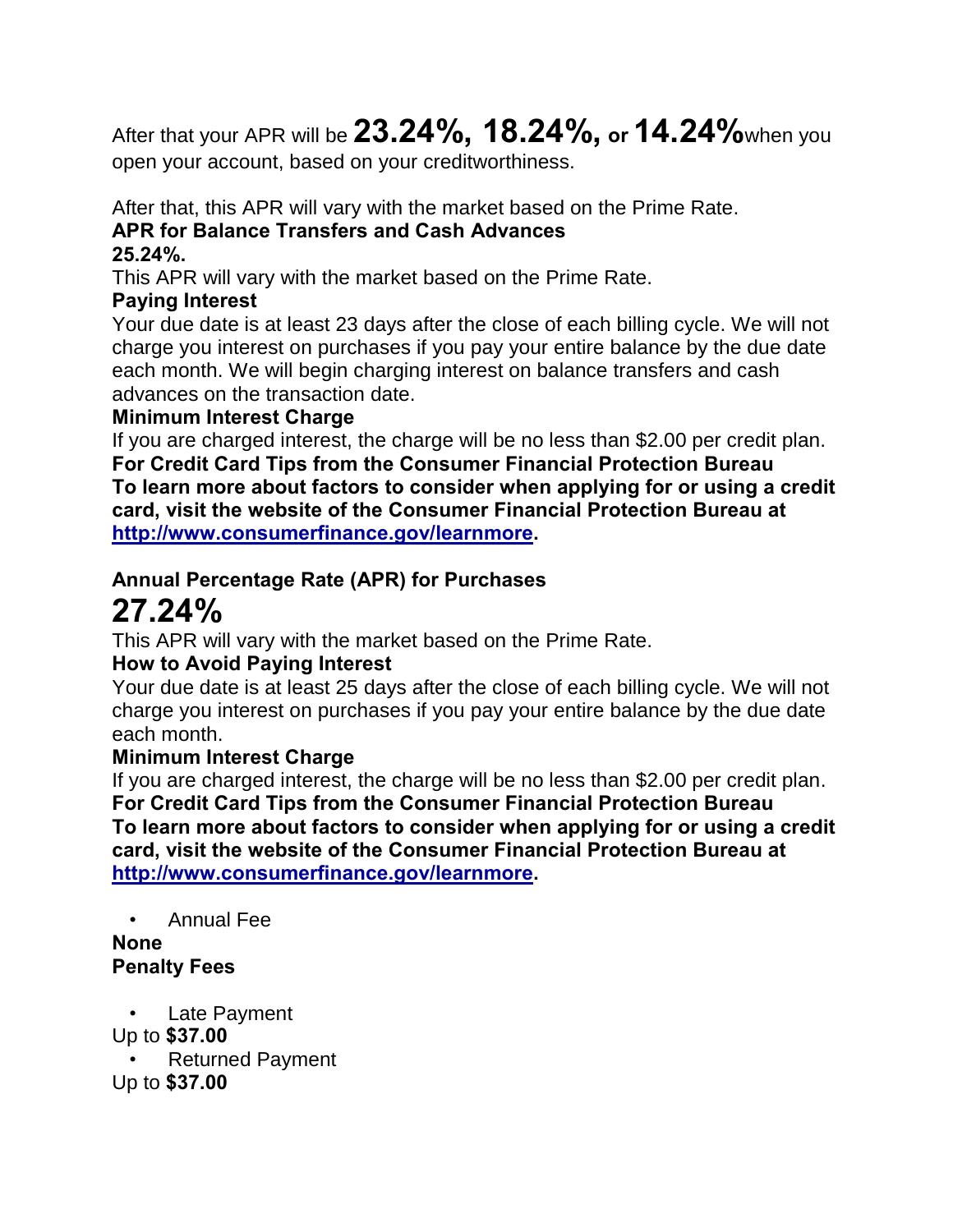• Annual Fee

#### **None Transaction Fees**

• Balance Transfer

The greater of **\$10** or **5%** of the amount of the balance transfer.

• Cash Advance

The greater of **\$10** or **5%** of the amount of the cash advance, per cash advance.

Convenience Check

The greater of **\$10** or **5%** of the amount of the convenience check, per convenience check.

#### **Penalty Fees**

Late Payment

Up to **\$37.00**

• Returned Payment

Up to **\$37.00**

**How We Will Calculate Your Balance:** We use a method called "daily balance." See your Account agreement for more details.

**Billing Rights:** Information on your rights to dispute transactions and how to exercise those rights is provided in your account agreement.

Comenity Capital Bank 1-844-271-2613 (Lexus Pursuits Visa) or 1-844-271-2617 (Lexus Pursuits Visa Signature) or 1-844-271-2709 (Lexus Pursuits Credit Card) (TDD/TTY )

**New York Residents:** New York Residents may contact the New York state Department of Financial Services by telephone or visit its website for free information on comparative credit card rates, fees, and grace periods. New York Department of Financial Services 1 (800) 342-3736 or [www.dfs.ny.gov.](http://www.dfs.ny.gov/)

**Rate Information for Lexus Pursuits Visa Signature and Visa Credit Cards:** The following chart provides details on your variable rate as of 10/16/2016. We divide the APR by 365 to determine the daily periodic rate.

Add to Index APR Daily Periodic Rate Tier 1 Purchase APR 19.74% 23.24% 0.06367% Tier 2 Purchase APR 14.74% 18.24%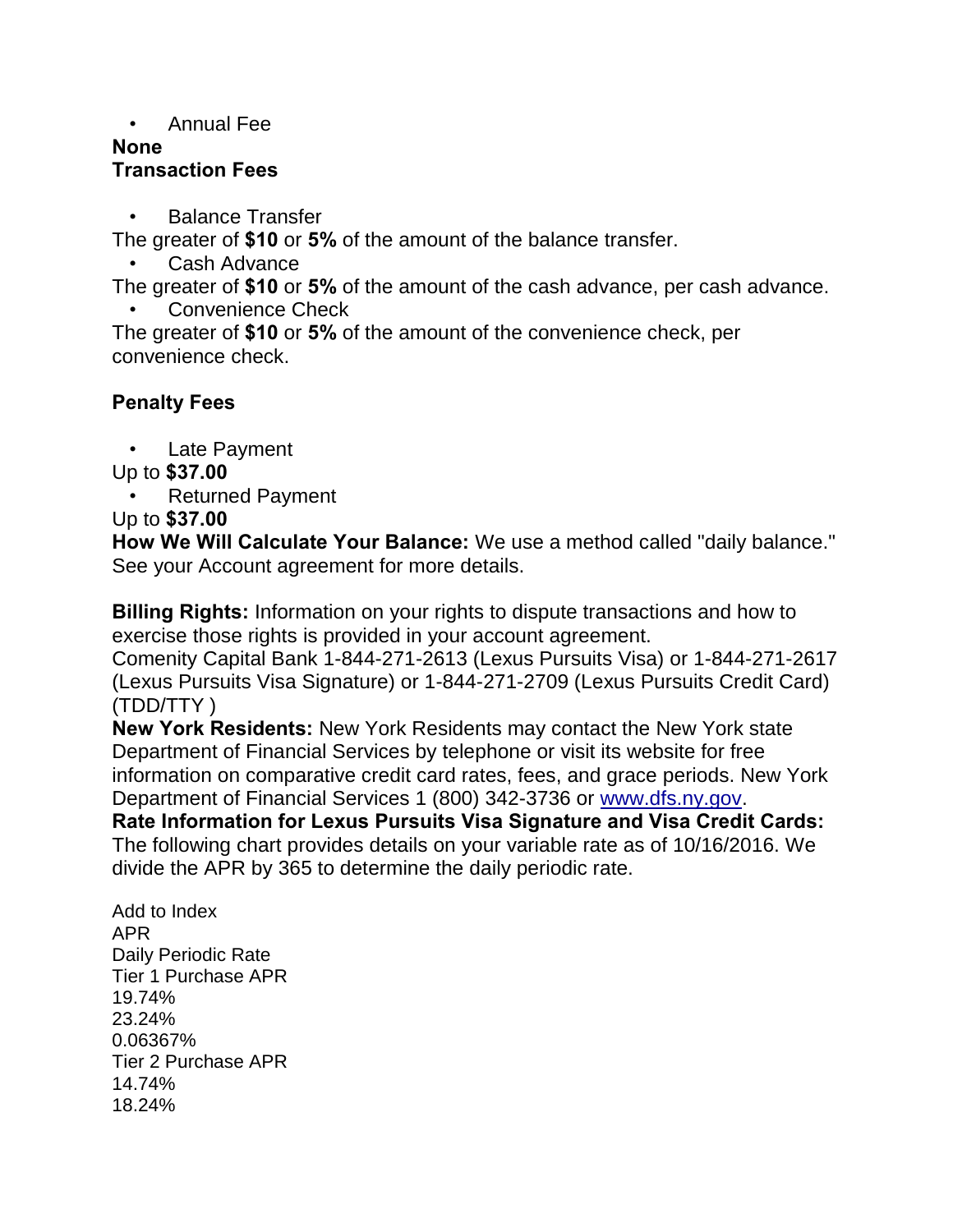0.04997% Tier 3 Purchase APR 10.74% 14.24% 0.03901% Balance Transfers and Cash Advances 21.74% 25.24% 0.06915%

**Rate Information for Lexus Pursuits Credit Card:** The following chart provides details on your rate as of 10/16/2016. We divide the APR by 365 to determine the daily periodic rate.

Add to Index APR Daily Periodic Rate Purchase APR 23.74% 27.24% .07463%

If this Agreement was provided to you at point of sale, see the Agreement sent with your new account welcome package for variable APR information in effect within 30 days of mailing.

We'll charge you a minimum interest charge of \$2.00 per credit plan for any billing period in which interest is due. For additional information, see Rates in Section D.

#### **Minimum Payment for the Lexus Pursuits Visa Signature and Visa Credit**

**Cards:** The Minimum Payment Due is the total of minimum payments for Regular Revolving and Promotional Credit Plan purchases plus any Past Due amounts. The total Minimum Payment Due on your account won't be less than \$30.00. If your Account balance is less than \$30.00, you must pay the amount indicated on your Statement in full. The Minimum Payment Due for each Regular Revolving and Cash Revolving Credit Plans will be:

- The greater of:
	- 1% of the New Balance, excluding any new Regular Revolving or Cash Revolving Credit Plan Finance Charges shown on the Statement; or
	- \$5.00.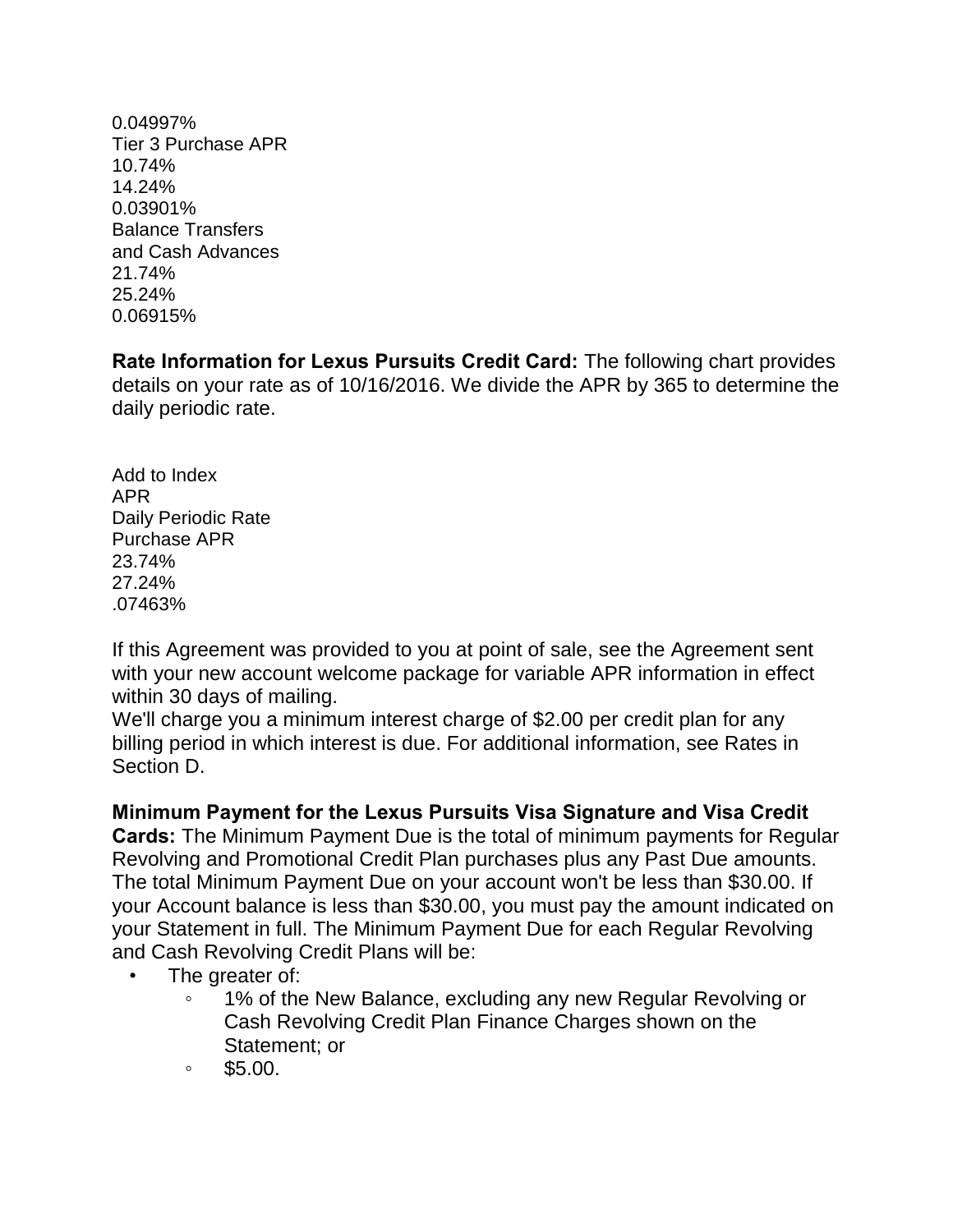• Plus any new Regular Revolving or Cash Revolving Credit Plan Finance Charges shown on the Statement Rounded up to the nearest \$1.00.

**Minimum Payment for the Lexus Pursuits Credit Card:** The amount you must pay each billing period ("Total Minimum Payment") is the total of minimum payments for Regular Revolving and promotional Credit Plan purchases plus any Past Due amounts. The Total Minimum Payment won't be less than \$30.00. If your Account balance is less than \$30.00, you must pay the amount indicated on your billing statement ("Statement") in full. The minimum payment due for each Regular Revolving Credit Plan will be the greater of:

(a) \$5.00; or

 (b) 5% of the New Balance shown on your Statement for that Credit Plan (rounded up to the nearest \$1.00).

See Minimum Payment in Section C below for promotional credit plan minimum payment calculations.

The APR information described is accurate as of 10/16/2016. Due to a change in the index, this information may have changed. To find out more, call us at 1-844- 271-2613 (Lexus Pursuits Visa) or 1-844-271-2617 (Lexus Pursuits Visa Signature) or 1-844-271-2709 (Lexus Pursuits Credit Card) (TDD/TTY 1-888- 819-1918), or write us at Comenity Capital Bank, PO Box 183003, Columbus, OH 43218-3003.

# **IMPORTANT INFORMATION ABOUT OPENING AN ACCOUNT**

To help the government fight the funding of terrorism and money laundering activities, Federal law requires all financial institutions to obtain, verify and record information that identifies each person who opens an account. What this means for you: When you open an account, we will ask for your name, address, date of birth or other information that will allow us to identify you. We may also ask to see your driver's license or other identifying documents.

The **Ohio laws** against discrimination require that all creditors make credit equally available to all creditworthy customers, and that credit reporting agencies maintain separate credit histories on each individual upon request. The Ohio Civil Rights Commission administers compliance with this law. **California Residents:**If you are married, you may apply for a separate account. **New York Residents:** A consumer credit report may be ordered in connection with the processing of an application, or subsequently with the update, renewal or extension of credit. Upon your request, you will be informed of whether or not a consumer credit report was ordered, and if it was, you will be given the name and address of the consumer-reporting agency that furnished the report. New York residents may contact the New York state banking department to obtain a comparative listing of credit card rates, fees, and grace periods. New York State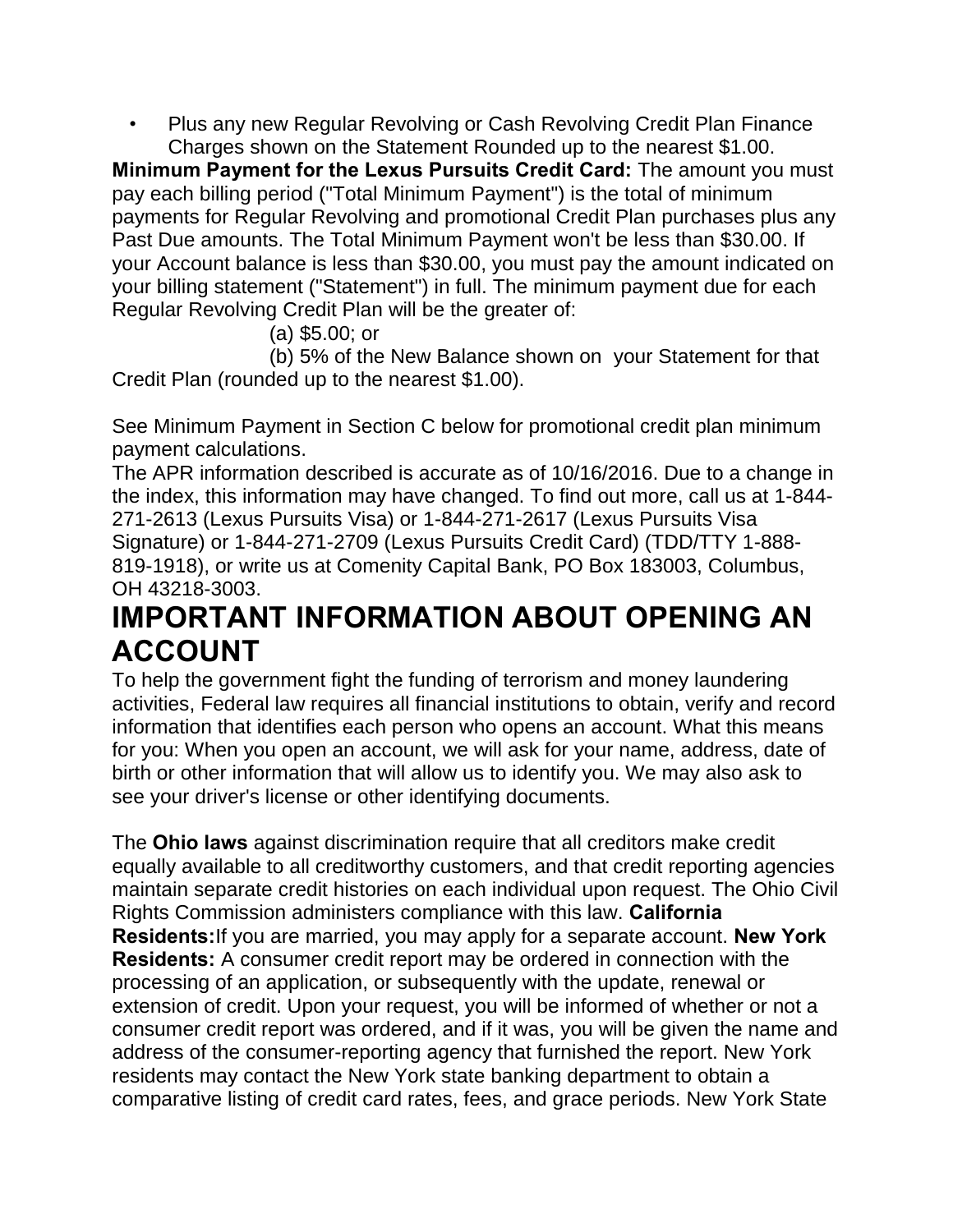Banking Department 1(800)518-8866. **Rhode Island and Vermont Residents:**A consumer credit report may be ordered in connection with the processing of an application, or subsequently for purposes of review or collection of the account, increasing the credit line on the account, or other legitimate purposes associated with the account. **Wisconsin Residents:** No provision of any marital property agreement, unilateral statement under Section 766.59 of the Wisconsin statutes or court order under Section 766.70 adversely affects the interest of the creditor, Comenity Capital Bank, unless the Bank, prior to the time credit is granted is furnished a copy of the agreement, statement or decree or has actual knowledge of the adverse provision when the obligation to the Bank is incurred. **If you have been preapproved, see below for details of your offer.**

# *You can choose to stop receiving "prescreened" offers of credit from this and other companies by calling toll-free 1-888-567-8688. See PRESCREEN & OPT-OUT NOTICE below for more information about prescreened offers.*

**PRESCREEN & OPT-OUT NOTICE:** *This "prescreened" offer of credit is based on information in your credit report indicating that you meet certain criteria. This offer is not guaranteed if you do not meet our criteria. If you do not want to receive prescreened offers of credit from this and other companies, call the consumer reporting agencies toll-free, 1-888-567-8688; or write: Experian, PO Box 919, Allen, TX 75013; TransUnion, PO Box 505, Woodlyn, PA 19094; Equifax, PO Box 740123, Atlanta, GA 30374.*

I am applying to Comenity Capital Bank for, and hereby request, a Lexus Pursuits Visa®, Visa Signature® or Lexus Pursuits Credit Card for personal, family or household use. I hereby authorize Comenity Capital Bank to investigate my credit record. The information that I have supplied is true and correct. I acknowledge that I am a permanent resident of the United States. I agree that a credit report may be obtained for any lawful purpose, including in connection with the processing of an application, or subsequently with the update, renewal or extension of credit. Upon my request, I will be informed of whether or not a consumer credit report was ordered, and if it was, I will be given the name and address of the consumer-reporting agency that furnished the report. I agree to be bound by the terms of the Credit Card Account Agreement. I acknowledge that I will receive a Credit Card Account Agreement upon approval. I also acknowledge that there is no agreement between Comenity Capital Bank and me until Comenity Capital Bank approves my credit application and accepts the Credit Card Account Agreement at its office in Utah and that the Credit Card Account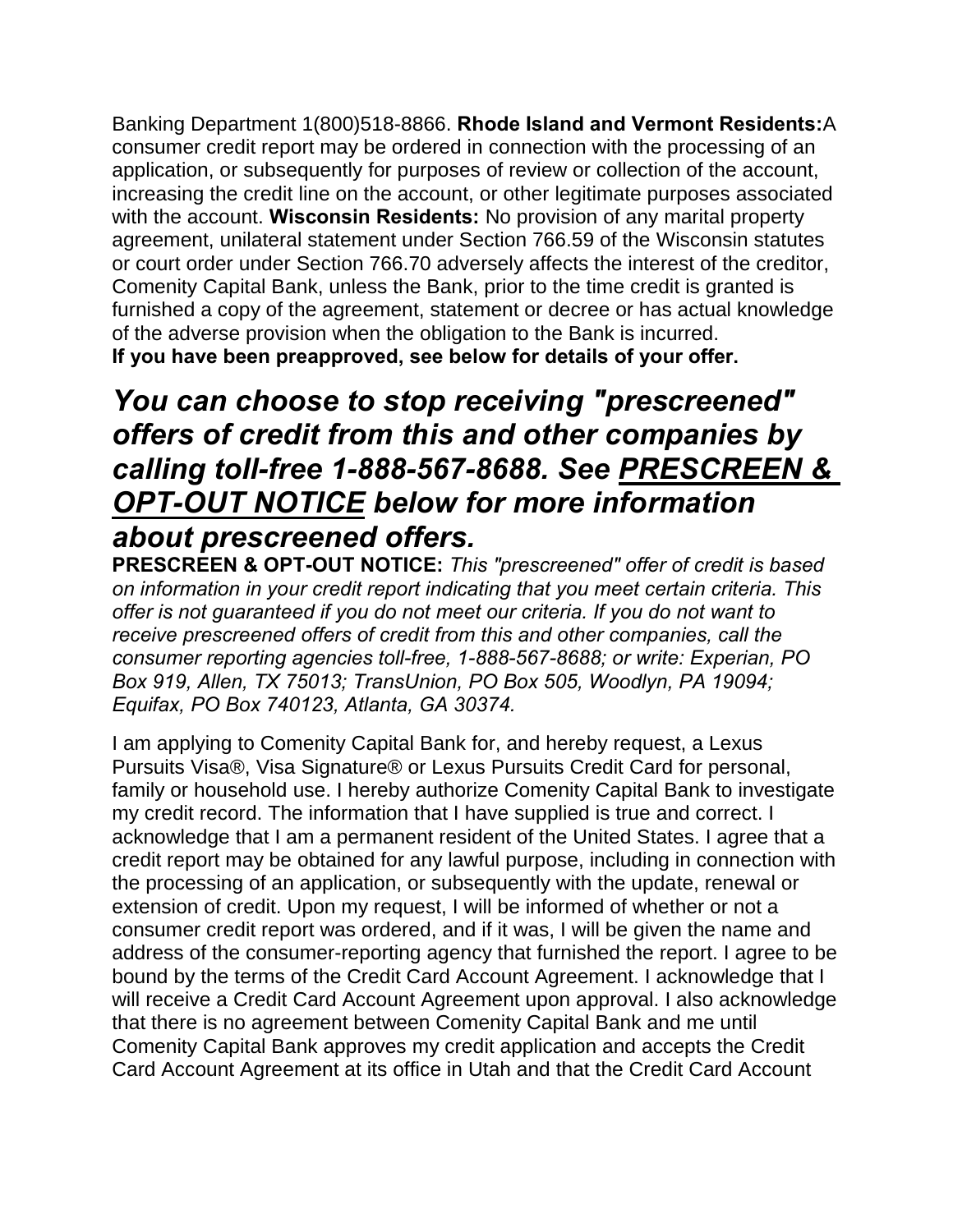Agreement is deemed to be made in Utah. Cards are issued and credit is extended by Comenity Capital Bank, Salt Lake City, Utah.

#### **PLEASE NOTE:**

#### **BY SUBMITTING THIS CREDIT APPLICATION, YOU ARE AGREEING TO THE FOLLOWING WITH RESPECT TO CERTAIN CONSUMER INFORMATION ABOUT YOU.**

You hereby authorize Comenity Capital Bank ("us" or "we") to furnish our decision to issue an account to you to Lexus Financial Savings Bank. You hereby authorize us to furnish, if your application is approved, information concerning your account to credit bureaus, other creditors and Lexus Financial Savings Bank.

Check your information before submitting. We cannot process any submission without a complete and accurate name, address, date of birth and social security number. By submitting this Application you are acknowledging having read and understood the Important Rate, Fee and Other Cost Information and, if approved, agreeing to be bound by them.

# **Your Lexus Pursuits Visa®, Visa Signature® or Lexus Pursuits Credit Card account agreement**

Lexus Pursuits Visa and Lexus Pursuits Visa Signature cards are issued by Comenity Capital Bank pursuant to a license from Visa U.S.A. Inc. Visa is a registered trademark of Visa U.S.A. Inc. This Agreement covers the Terms and Conditions of your account with us. In this document, you will find important information about using and managing your account, including a Privacy Statement and information concerning your billing rights. Your use of the account, or failure to close the account within the 30 days of receiving this document, indicates your acceptance of the terms of this agreement, including the assessment of any interest charges and fees.

**Section I of this Agreement also includes a Jury Trial Waiver and an Arbitration Provision in the event of a dispute.**

- **You have a right to reject this Arbitration Provision.**
- **If you do not reject this Arbitration Provision, it will be part of this Agreement and will:**
	- **Eliminate your right to a trial by jury; and**
	- **Substantially affect your rights, including your right to bring, join in or participate in class proceedings.**

Please read each section carefully and keep this document for your records.

# **In the following sections, you will find information on:**

**Financial terms of your account:** An at-a-glance summary of the fees and charges associated with your account

**A Getting started**: the basics of your account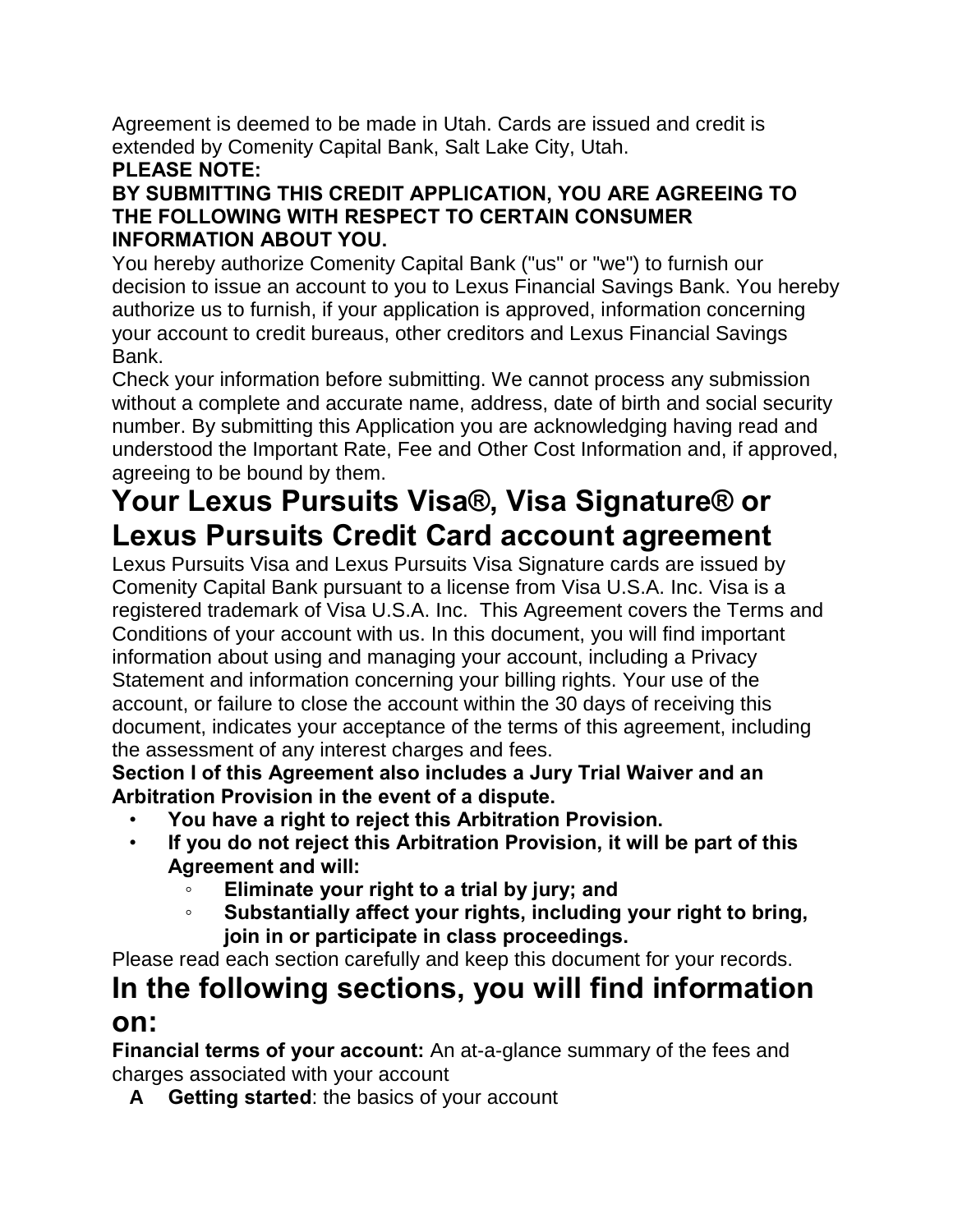- **B Keeping your account in good standing**: avoiding default, and what to do if your card is lost or stolen, as applicable
- **C Learning more about your account**: credit plans, credit limits, and how payments are calculated and applied
- **D Interest, fees and charges**: when and how fees and costs are applied to your account
- **E Other important information**: legal rights, costs, and how we'll handle changes to your account
- **F Disputes and reporting to consumer reporting agencies**: data we provide, and receive from, consumer reporting agencies, and what to do if you think there is an error on your periodic statement
- **G Optional products**: how to protect your account from fraud or theft, and information on services that can help pay your debt in case of emergencies
- **H Communicating with us**: what happens when you contact us
- **I Arbitration and jury trial waiver**: how we'll resolve disagreements, including a jury trial waiver and Arbitration provision

**Privacy statement:** how we collect, use, share, and protect your personal information; and the privacy choices you can make

# **A. Getting Started**

# **Definitions**

In this Agreement, "We," "Us" and "Our" mean Comenity Capital Bank and any successor or assigns. "You" and "Your" mean each person who submits an application or solicitation for an Account with us. "Account" means your credit card account with us. "Card" means each credit card we issue for your Account, as applicable. "Credit Plan" means one or more payment program options Lexus Financial Savings Bank may ask us to offer from time to time.

# **Upholding your Agreement**

- You agree to the terms of this Agreement, and promise to do everything required of you. If you sign or submit an application or solicitation to obtain credit from us, you'll be legally bound by this Agreement. You're also legally bound if you sign a charge slip, or permit someone else to use the credit provided.
- You agree that the credit extended under your Account will be used only for personal, family or household purposes and not for business or commercial purpose.
- If the Account is a joint Account, you and the joint Account holder will be bound by this Agreement. Each of you will be jointly and individually responsible for repaying all amounts due. If more than one person is responsible for this Account, we will only provide billing statements and communications to one of you.
- Any authorized user of your Account will be bound by the terms of this Agreement. One additional Card may be issued with the individual name of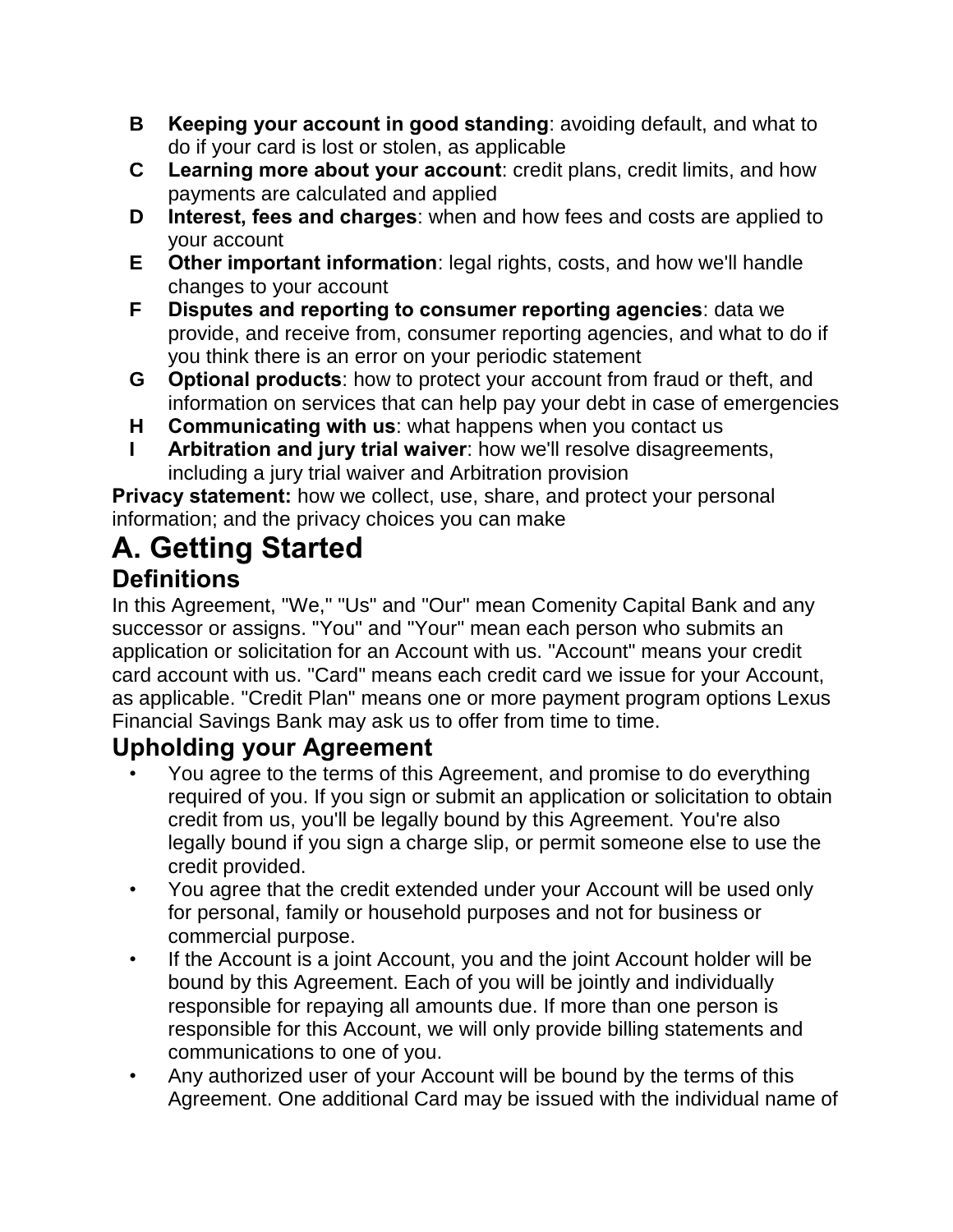an authorized user embossed on the Card. If you want to revoke the use of your Account by an authorized user, either write us at the address, or call us at the phone number, shown on your Statement.

• You agree to pay for all transactions made on your Account by an authorized user, whether or not such transactions were authorized by you or made for your benefit.

## **Card signature (as applicable)**

For your own protection, please sign your Card before using it. Keep in mind that your signature on the Card isn't a prerequisite to your obligation to pay amounts incurred on your Account.

## **Using your Account**

- If you have a Lexus Pursuits Credit Card, your Account may be used to make purchases from Lexus and other retailers we may determine occasionally by notifying you via electronic mail, statement message, website posting, or other method.
- If you have a Lexus Pursuits Visa or Visa Signature® Account:
	- Your Account may be used to make purchases from anywhere VISA is accepted.
	- You may obtain a loan from us under your Account by using your Card or a convenience check as follows: by purchasing goods or services with your Card or your Account number; by obtaining a cash advance from a financial institution, by use of an ATM; by using a convenience check; or, by incurring charges authorized by this Agreement.
	- From time to time, in our sole discretion, we may send you convenience checks for use in borrowing under this Agreement. All convenience checks you use will be treated as cash advances under this Agreement, and subject to the terms and fees that apply to cash advances, unless we advise you otherwise.
	- You agree that convenience checks that you use will not be returned to you.
	- You may not use the convenience checks to make payments on any account you have with us or our affiliates.
	- You agree not to use a convenience check, and we do not have to pay any convenience check:
	- if you are in default under this Agreement;
	- if payment of that convenience check would cause your outstanding cash advance balance to exceed your cash advance limit; or
	- if we cancel or suspend your right to use convenience checks
	- From time to time, in our sole discretion, we may offer you the ability to transfer account balances from other credit card accounts you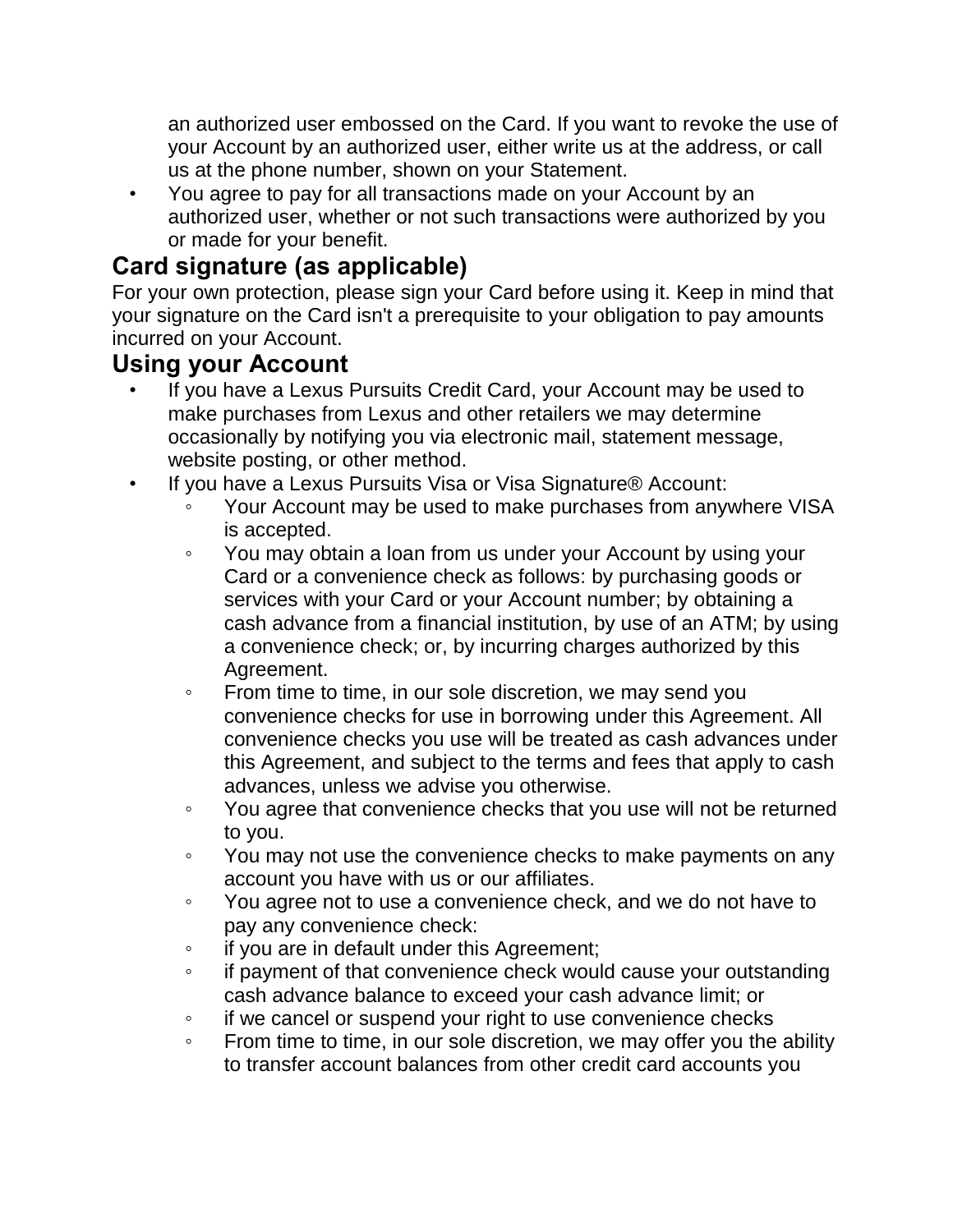may have to the Account. We may, in our sole discretion, offer promotional plans for such balance transfers.

- You may use the Card to obtain cash advances through certain ATMs. You will be given a Personal Identification Number (PIN) which must be used in order to obtain an ATM cash advance.
- Some limitations on ATM cash advances may apply, such as limitations on dollar amount, number, or currency denominations.
- You agree that any charges imposed by third parties for use of their ATM facilities will be added to your Account balance as a cash advance.
- You may use your Account for "Quasi-Cash" transactions which are the purchase of items that are convertible to cash or using the Account for similar cash-like transactions, such as the purchase of money orders, traveler's checks, Visa TravelMoney Cards, or to initiate wire transfers or gaming transactions (if permitted by us). Quasi-Cash transactions are cash advances and will be subject to a Cash Advance Fee as explained below.
- If you make a purchase or obtain a cash advance in a foreign currency, it will be converted by VISA into U.S. dollars in accordance with VISA Operating Regulations in effect at the time the transaction is processed.
- The currency conversion rate in effect on the processing date may differ from the rate in effect on the transaction date or the posting date.
- The currency conversion rate used may be the same as, greater than, or less than the amount that would be calculated by conversion through a financial institution in the country in which the purchase or cash advance occurred.
- We reserve the right to not honor transactions related to, including, but not limited to, gambling, ATM usage at casinos, and illegal activities.

### **Making payments**

- You promise to pay at least the Total Minimum Payment on or before the Payment Due Date each billing period.
- See the back of your statement for details about payment options, requirements, restrictions and crediting.
- All written communications concerning disputed amounts, including any check or other payment instrument marked with "payment in full" or similar language, must be sent to 6550 North Loop 1604 East, Suite 101, San Antonio, Texas 78247-5004.
	- We may accept a payment sent to any other address without losing any of our rights.
	- No payment shall operate as an accord and satisfaction without our prior written approval.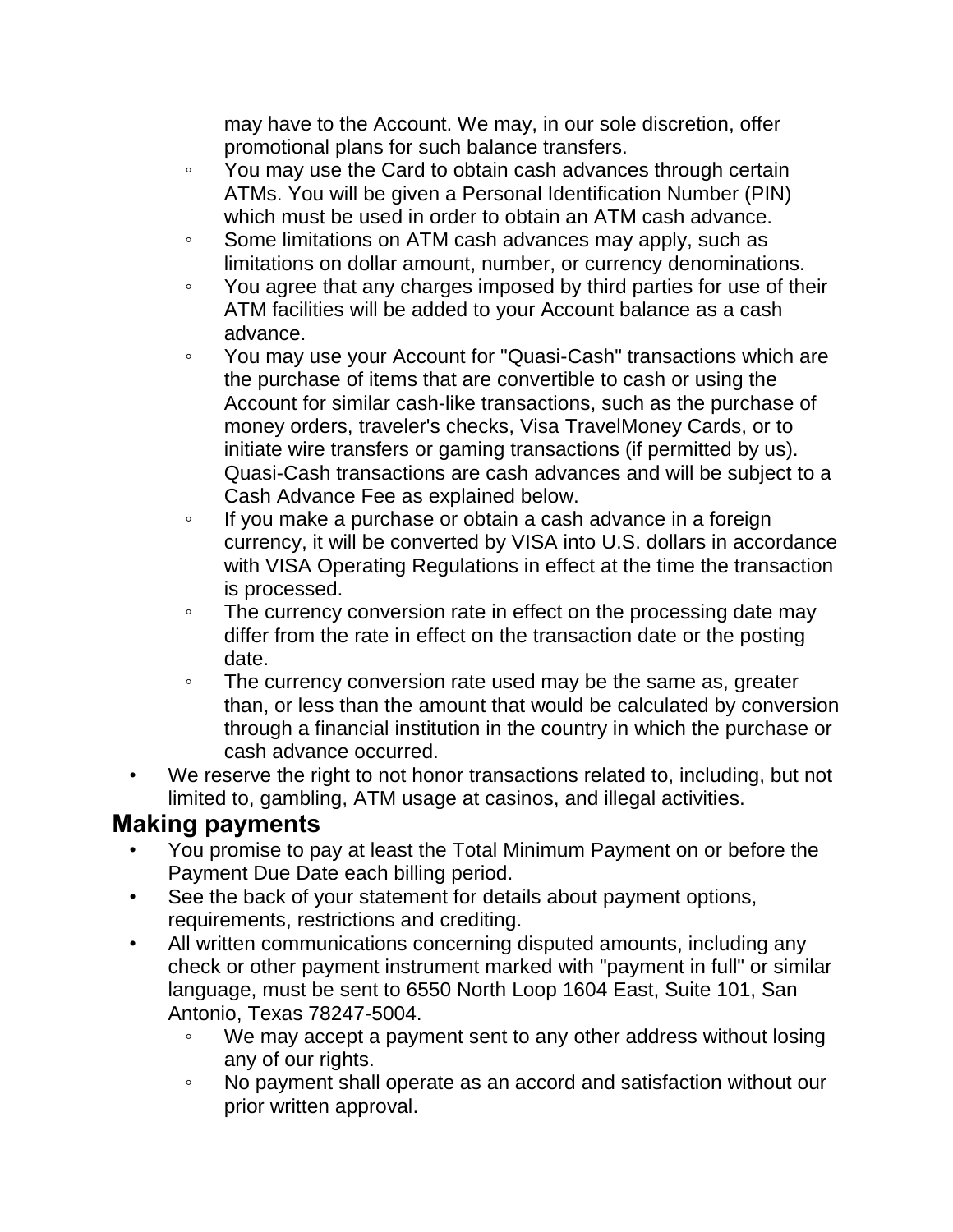# **B. Keeping your account in good standing Avoiding default**

**You'll be in default under this Agreement if you:**

- Fail to make any payment when due
- Violate any provision of this Agreement
- Pass away
- Become the subject of bankruptcy or insolvency proceedings
- Supply us with misleading, false, incomplete or incorrect information
- Are unable or unwilling to perform the terms or conditions of this Agreement
- Fail to supply us with any information we deem necessary
- Default under any other loan or agreement you have with us or any of our affiliates
- Become incompetent
- **Exceed your Credit Limit**
- Issue a payment returned unpaid by your bank for any reason

If we consider your Account in default, we may suspend your ability to make charges, close your Account, require you to pay the full amount you owe immediately or take any other action permitted by law. If applicable law requires us to do so, we'll tell you in advance and/or give you the opportunity to remedy your default.

## **Reporting a lost or stolen card (as applicable)**

If you notice the loss or theft of your credit card or a possible unauthorized use of your card, you should write to us immediately at PO Box 183003, Columbus, OH 43218-3003 or call us at 1-844-271-2613 (Lexus Pursuits Visa) or 1-844-271- 2617 (Lexus Pursuits Visa Signature) or 1-844-271-2709 (Lexus Pursuits Credit Card) (TDD/TTY: 1-888-819-1918). You will not be liable for any unauthorized use that occurs after you notify us. You may, however, be liable for unauthorized use that occurs before your notice to us. In any case, your liability will not exceed \$50.

# **C. Learning more about your account Credit Plans**

- If you have a Lexus Pursuits Credit Card, your Account may consist of a nonpromotional ("Regular Revolving") Credit Plan and one or more promotional Credit Plans.
- If you have a Lexus Pursuits Visa Credit Card your Account may consist of a nonpromotional ("Regular Revolving") Credit Plan and one or more promotional Credit Plans. Credit Plans offered and their particular features (including but not limited to minimum purchase requirements and minimum payment) may vary occasionally at our discretion and include one or more Regular Revolving or promotional Credit Plans.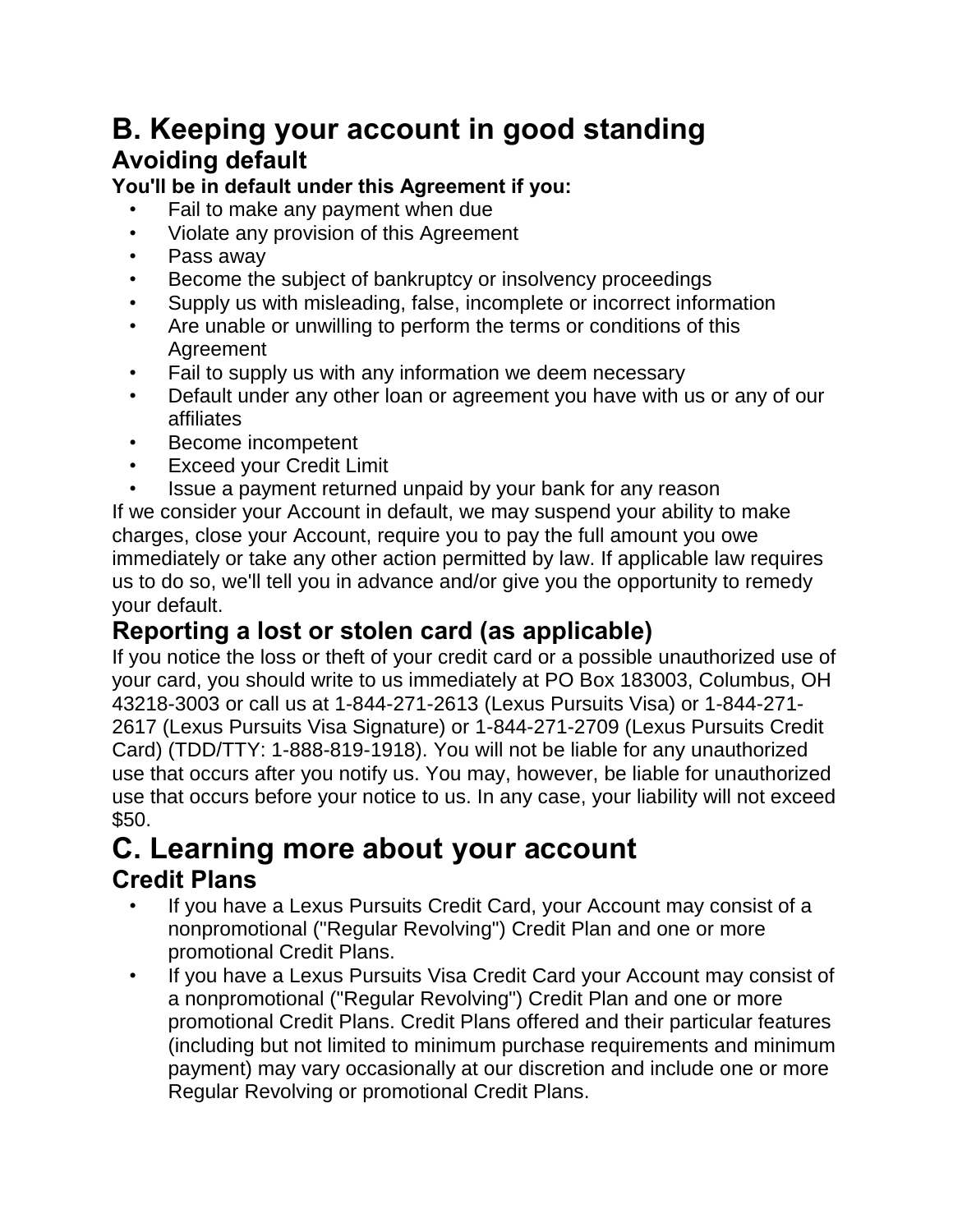- We may offer different promotional Credit Plans from time to time.
- If a promotional Credit Plan is offered at the time you open your Account, this Agreement will include information about the terms for the Plan, by use of an insert, attachment, or other written information provided as part of this Agreement.
- Normal late fees, returned payment fees and all other provisions apply to any promotional Credit Plan, unless inconsistent with a particular Credit Plan offering.
- If the promotional Credit Plan purchase isn't paid in full before the promotional period ends, the balance will be transferred to your Regular Revolving balance.
- Promotional Credit Plans may include:
	- Waive Interest, Payment Required
	- Waive Interest, Equal Payment
	- Waive Interest, Low Payment
	- Defer Interest, Equal Payment
	- Defer Interest, Payment Required
	- Defer Interest, Low Payment
	- Low APR, Equal Payment
	- Budget Payment

## **Skip-payment option**

- At our discretion, we may allow you to skip making the Minimum Payment.
- Interest charges will be assessed during the skip-payment period, but a late fee won't be imposed. This will not be considered a waiver of any of the rights granted by this Agreement.
- All other terms of your Account apply during the skip-payment period.

# **Credit limit**

- Your Credit Limit is the total maximum amount we permit you to owe us at any time.
- You may not exceed any Credit Limit that we set for your Account.
- If you do exceed your Credit Limit, we can still charge you for all transactions, interest and other charges without giving up any of our rights under this Agreement.
- We may change your Credit Limit at any time.

## **Account cancellation**

- You may cancel your Account. You're still obligated to pay the full amount you owe us.
- We may cancel your Account at any time, for any reason.
- We may refuse to authorize any transaction on your Account. We may also suspend your Account and your right to use your Card, including each Card you give to others.
- We may stop offering any Credit Plan at any time, for any reason.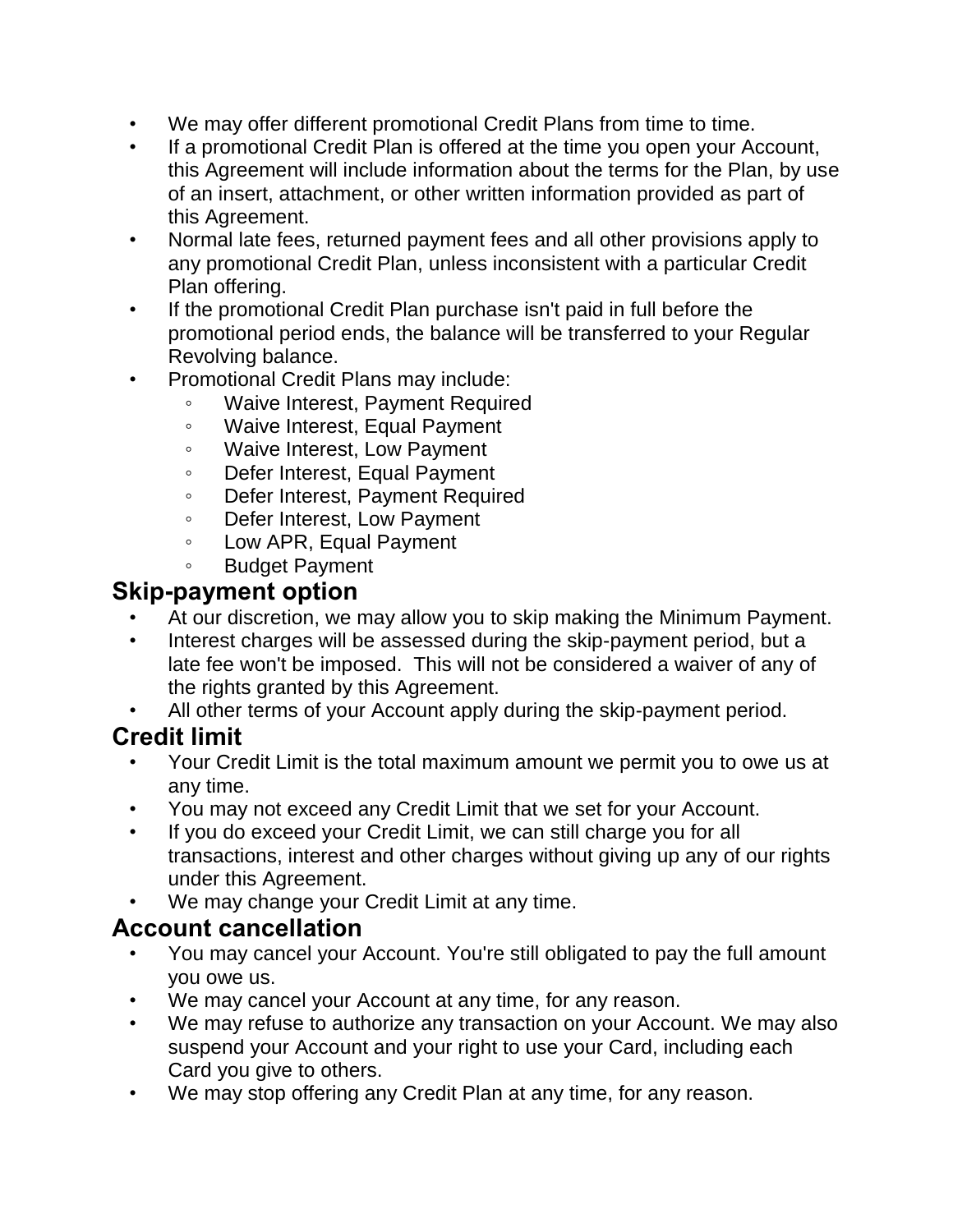- Cancellation or suspension of your Account doesn't negate your obligation to pay any amount you owe us.
- Cancellation of your Account includes each Card you give to others.
- Cards are issued with an expiration date. We have the right not to renew your Account.

## **Minimum Payment**

- You can pay all of your Account balance at any time without penalty.
- You must pay at least the Total Minimum Payment for each billing period by the Payment Due Date shown on your Statement.
- The Minimum Payment is the total of the minimum payments for the Regular Revolving and promotional Credit Plans plus any Past Due amounts.
- The Total Minimum Payment won't be less than \$30.00. If your Account balance is less than \$30.00, you must pay the amount indicated on your Statement in full.
- The minimum payment for each Credit Plan is calculated as follows:
	- The minimum payment for the Waive Interest, Payment Required and Defer Interest, Payment Required Credit Plans will be the greater of:
		- 1 (a) \$5.00; or
		- 2 (b) 5% (rounded up to the nearest \$1.00) of the New Balance shown on your Statement for that Credit Plan for Lexus Pursuits Credit Card.
		- 3 (c) 1% (Rounded up to the nearest \$1.00) of the New Balance shown on your Statement for that Credit Plan for Lexus Pursuits Visa and Visa Signature Credit Cards.
	- The minimum payment for the Waive Interest, Equal Payment and Defer Interest, Equal Payment Credit Plans will be the amount of the purchase divided by the number of months between the date of the purchase and the promotional period end date (minimum \$5.00) rounded up to the nearest \$1.00.
	- The minimum payment for the Low APR, Equal Payment Credit Plan will be the amount of the purchase including the calculated interest charges that will be assessed from the date of purchase through the end of the promotional period divided by the number of months between the date of the purchase and the promotional period end date (minimum \$5.00) rounded up to the nearest \$1.00.
	- The minimum payment for the Waive Interest, Low Payment and Defer Interest, Low Payment Credit Plans will be the greater of:
		- 4 (a) \$5.00 or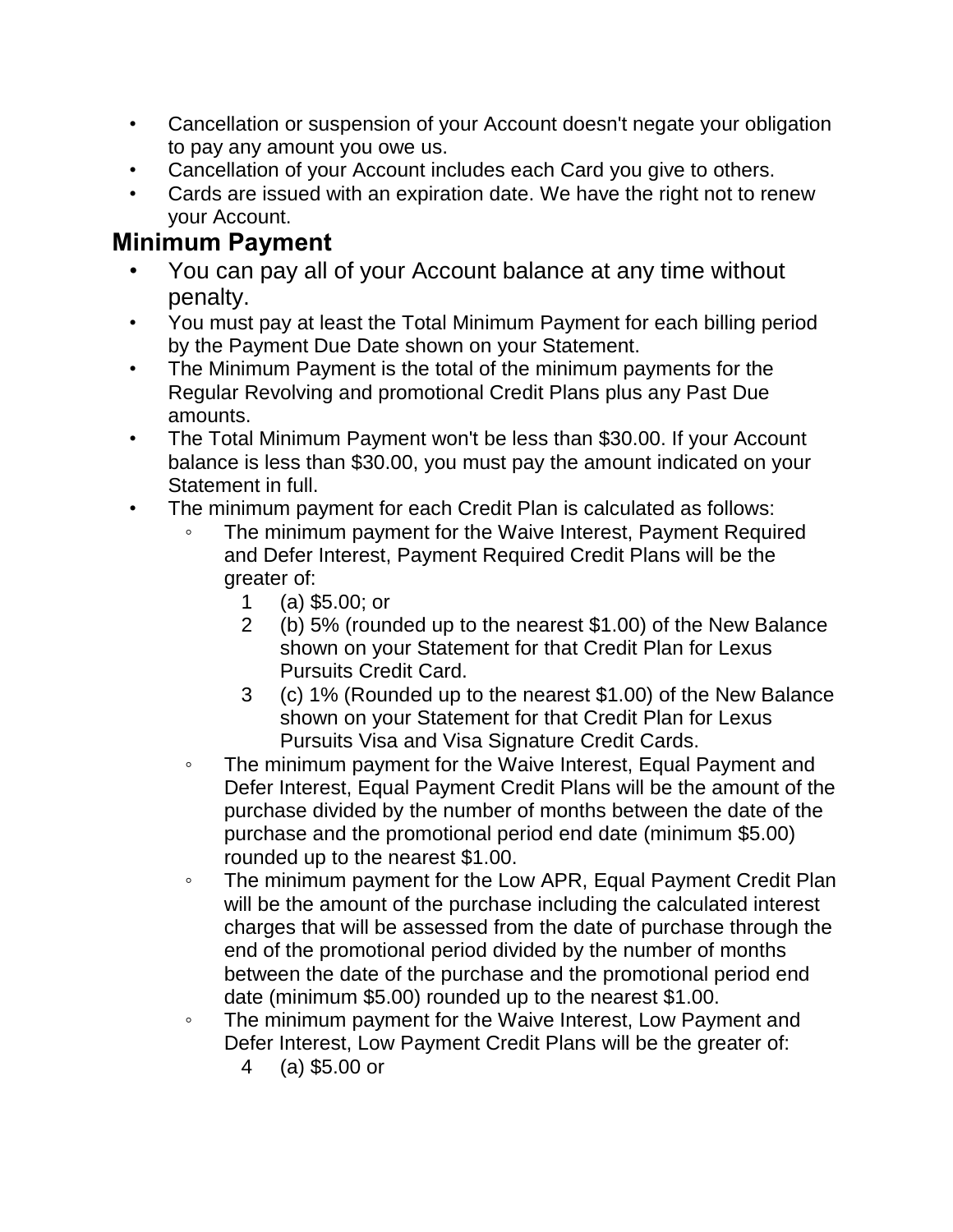- 5 (b) 1% (Rounded up to the nearest \$1.00) of the New Balance shown on your Statement for that Credit Plan.
- For each Budget Payment Credit Plan or Open Charge Budget Payment Credit Plan, fixed monthly payments of \$49, \$99, \$149, 199, or \$299, based on the transaction amount.
- For Open Charge credit plans (except Open Charge Budget Payment Credit Plans), if your balance increases during the Open Charge period, your minimum payment will increase. The minimum payment for each Open Charge plan will be calculated based on the above Credit Plans.

## **Payment application**

- We reserve the right to apply payments equal to or less than the Total Minimum Payment however we see fit, which may result in balances subject to lower interest rates being paid prior to other balances. This may also result in higher interest charges.
- Any payment you make in excess of the required Total Minimum Payment will be allocated to your Account as required by applicable law.
- Excess payments received before a deferred interest promotion expires are applied to the deferred interest promotional balance first in the last two billing periods of the promotional period.

# **D. Interest, fees and charges Interest charges**

- If you have a Lexus Pursuits Visa Credit Card Account, there is no period in which you can pay back a cash advance, any other transaction treated as a cash advance under this Agreement, or a balance transfer to avoid incurring an Interest Charge. For a cash advance using a convenience check, the date of the advance is the date the convenience check is presented to us or our agent for payment. For all other cash advances, the date of the advance is the date you obtained the advance.
- If you make a purchase under a Regular Revolving Credit Plan, interest charges won't be imposed in any billing period in which (i) no Previous Balance exists or (ii) payments received and credits issued by the Payment Due Date, equal or exceed the Previous Balance.
- If the New Balance shown on your last Statement isn't paid in full by the Payment Due Date shown on your last Statement, there will be an interest charge on each purchase from the date of purchase.
- If you make a purchase under any Waive Interest Credit Plan, we won't charge interest on the purchase if you pay the total purchase amount before the end of the promotional period. If you don't pay the total purchase amount before the end of the promotional period, we'll add the remaining amount to your Regular Revolving balance. We'll also begin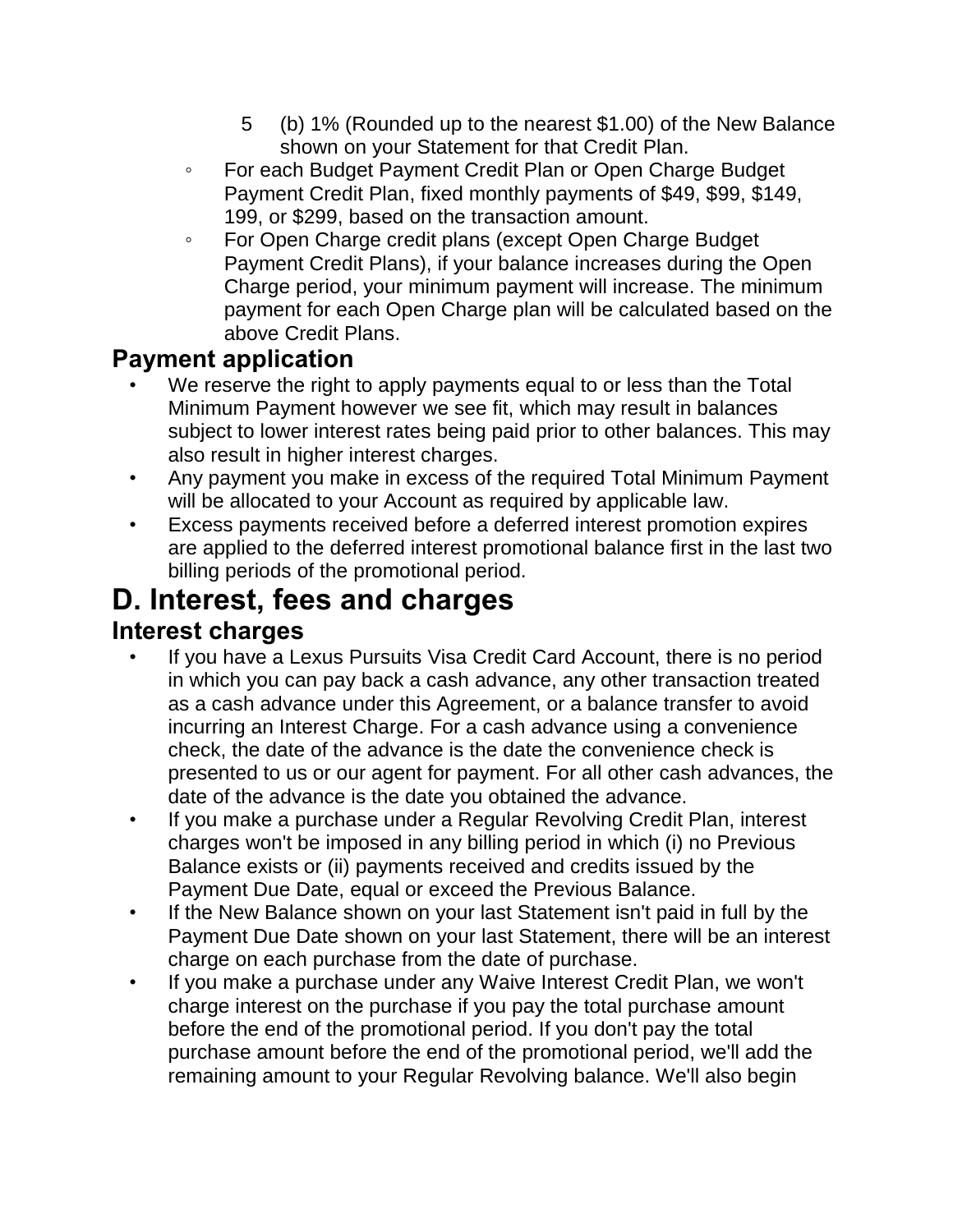charging interest on the purchase from the first day after the promotional period ends.

- If you make a purchase under any Defer Interest Promotional Credit Plan and don't pay the total amount before the end of the promotional period, we'll add the remaining purchase amount and the amount of accrued interest to your Regular Revolving balance.
- If you make a purchase under a Low APR, Equal Payment Credit Plan, interest will be assessed from the date of purchase through the end of the promotional period.

## **How we calculate Interest Charges on your Account**

We calculate interest separately for each Credit Plan, using a "Daily Balance" to determine interest charges for each billing period. Our calculation method is as follows:

- We start with the beginning balance on your Account each day (including unpaid interest charges and fees).
- We subtract any payments or credit adjustments (treating any net credit balance as a zero balance) and add new transactions and debit adjustments posted as of that day. This gives us the "Partial Daily Balance" for the day.
- We then multiply the Partial Daily Balance for the day by the Daily Periodic Rate. This gives us the "Daily Interest Charge" for the day, which we add to the day's Partial Daily Balance.
- We've now determined the "Daily Balance," which will be the beginning balance for the following day. This results in daily compounding of interest charges.
- At the end of each billing period, we add together each Credit Plan's Daily Interest Charge, which gives us the total interest charge.
- Your Statement will show a Balance Subject to Interest Rate, which is the sum of the Daily Balances for each day in the billing period divided by the total number of days.

## **Rates**

- To calculate a variable rate, for each billing period, we use an Index. The Index is the U.S. Prime Rate published in the "Money Rates" section of The Wall Street Journal on the last business day of the calendar month preceding the month in which the billing period begins. (Our business days are Monday through Friday, excluding holidays.)
- Any variable APR will increase on the first day of the billing period after the Index increases.
- An increase or decrease in the APR will result in a corresponding increase or decrease in the amount of interest and may increase the Total Minimum Payment.

# **Other fees and charges**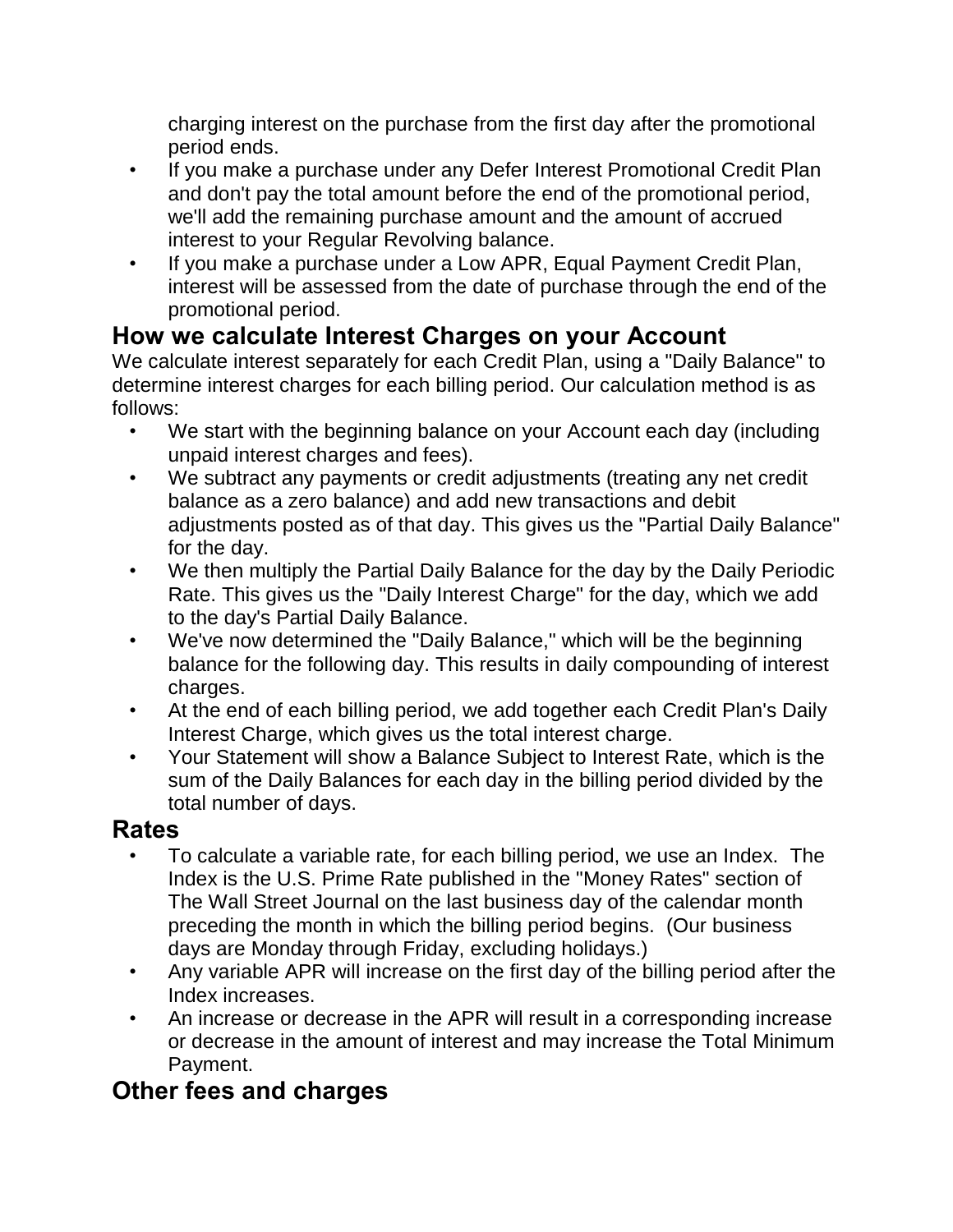You agree to pay the following fees and charges:

- **Late Fee:** If you don't pay at least the Minimum Payment Due by the Payment Due Date, we will charge you a late fee.
	- The fee is \$27.00 if you were not charged a late fee during any of the prior six billing periods.
	- Otherwise, the fee is \$37.00
	- This fee will never exceed the minimum payment due that was due immediately prior to the date on which the fee was assessed.
- **Returned Payment Fee**: We may charge you a fee for each payment that your bank doesn't honor for any reason.
	- The fee is \$27.00 if you were not charged a returned payment fee during any of the prior six billing periods.
	- Otherwise, the fee is \$37.00
	- This fee will never exceed the minimum payment due that was due immediately prior to the date on which the fee was assessed.
- Although we may decide to do so, we aren't required to attempt to collect a payment more than once.
- **Document Fees**: If we provide you with a copy of any Statement, sales draft or similar document at your request (except in connection with billing error inquiries or resolution), we may charge the Account the following fee(s), subject to any limitations of applicable law:
	- Statement copy \$6.00
	- Sales/Credit Draft copy \$6.00
	- Check/Money Order copy \$6.00
- **Alternative Payment Method Fee**: We may offer alternative payment methods that allow you to make individual, expedited payments to your Account over the phone. If you choose to use this payment method, we may assess the current fee we charge for this service, subject to any limitations of applicable law. Currently, that fee is up to \$15.00 but may change. We'll let you know the current fee before you authorize any payment(s), and you can withdraw your request if you don't want to pay the fee.
- If you have a Lexus Pursuits Visa Signature® or Visa credit Card Account, you also agree to pay the following fees and charges:
	- **Cash Advance Fee:** For any cash advance other than a convenience check or balance transfer, you will pay a transaction fee equal to the greater of \$10.00 or 5% of the amount of the cash advance. You take a cash advance if you use a convenience check; get money through an ATM; get money through a financial institution; or obtain Quasi-Cash.
	- **Convenience Check Fee:** For any convenience check written against your Account, you will pay a transaction fee equal to the greater of \$10 or 5% of the amount of the convenience check.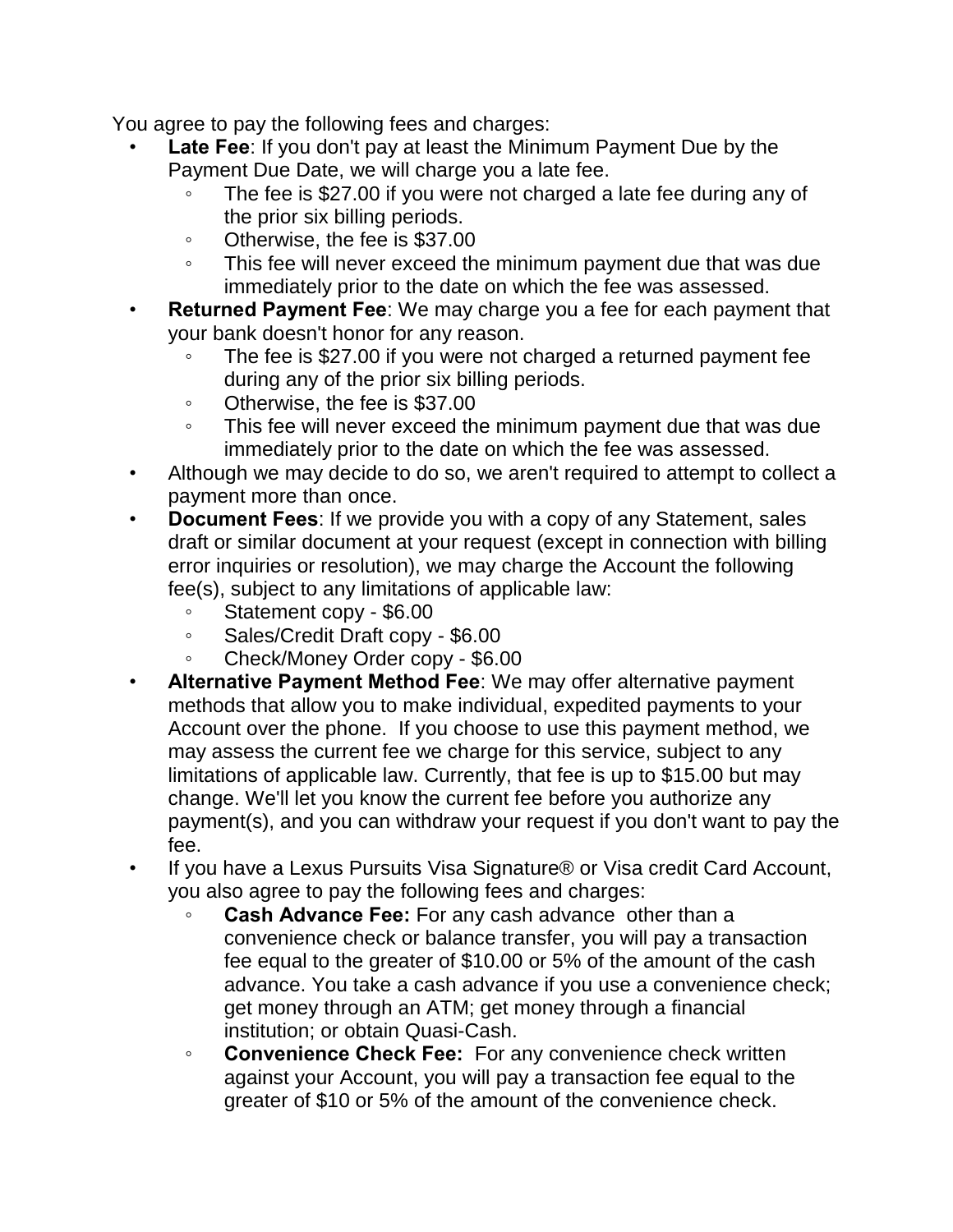- **Balance Transfer Fee:** For any balance transfer from another account, you will pay a transaction fee equal to the greater of \$10 or 5% of the amount of the balance transfer.
- **Return Convenience Check Fee:** For each convenience check written against your Account which fails to clear and is returned unsatisfied, you will pay a fee of up to \$35.00.
- **Stop Payment Fee:** For each convenience check written against your Account on which you request us to stop payment, you will pay a fee of up to \$35.00, regardless of whether we actually stop payment on the convenience check

# **E. Other important information Collection costs**

You agree to pay our reasonable costs for collecting amounts due, including reasonable attorneys' fees and court costs incurred by us or another person or entity, to the extent not prohibited by applicable law and except as provided below.

- **AL Residents:** We will not charge attorneys' fees if your unpaid balance is \$300 or less.
- **NH Residents:** Reasonable attorneys' fees may be awarded to you if you prevail in any action by or against us.
- **WI Residents:** If legal action is taken, we may seek statutory attorneys' fees and costs, which you will pay if they are granted by the court.

## **Changes**

We may add, change, or delete the terms of your Account. If required by applicable law, we will give you advance written notice of the change(s) and a right to reject the change(s).

## **Security Interest**

You grant us a security interest in all goods you purchase through the use of the Account, now or at any time in the future and in all accessions to and proceeds of such goods. We waive any security interest we may have in your principal dwelling, to the extent that it would otherwise secure any obligation arising hereunder.

## **Changes to your information**

You agree to notify us immediately of any changes to your name, mailing address, electronic mail address or telephone number(s).

## **Governing Law**

THIS AGREEMENT IS GOVERNED BY UTAH AND APPLICABLE FEDERAL LAW. THIS IS THE LAW WE ARE SPEAKING OF WHEN WE REFER TO A TERM PERMITTED OR REQUIRED BY APPLICABLE LAW.

# **Transfer of Rights/Assignment**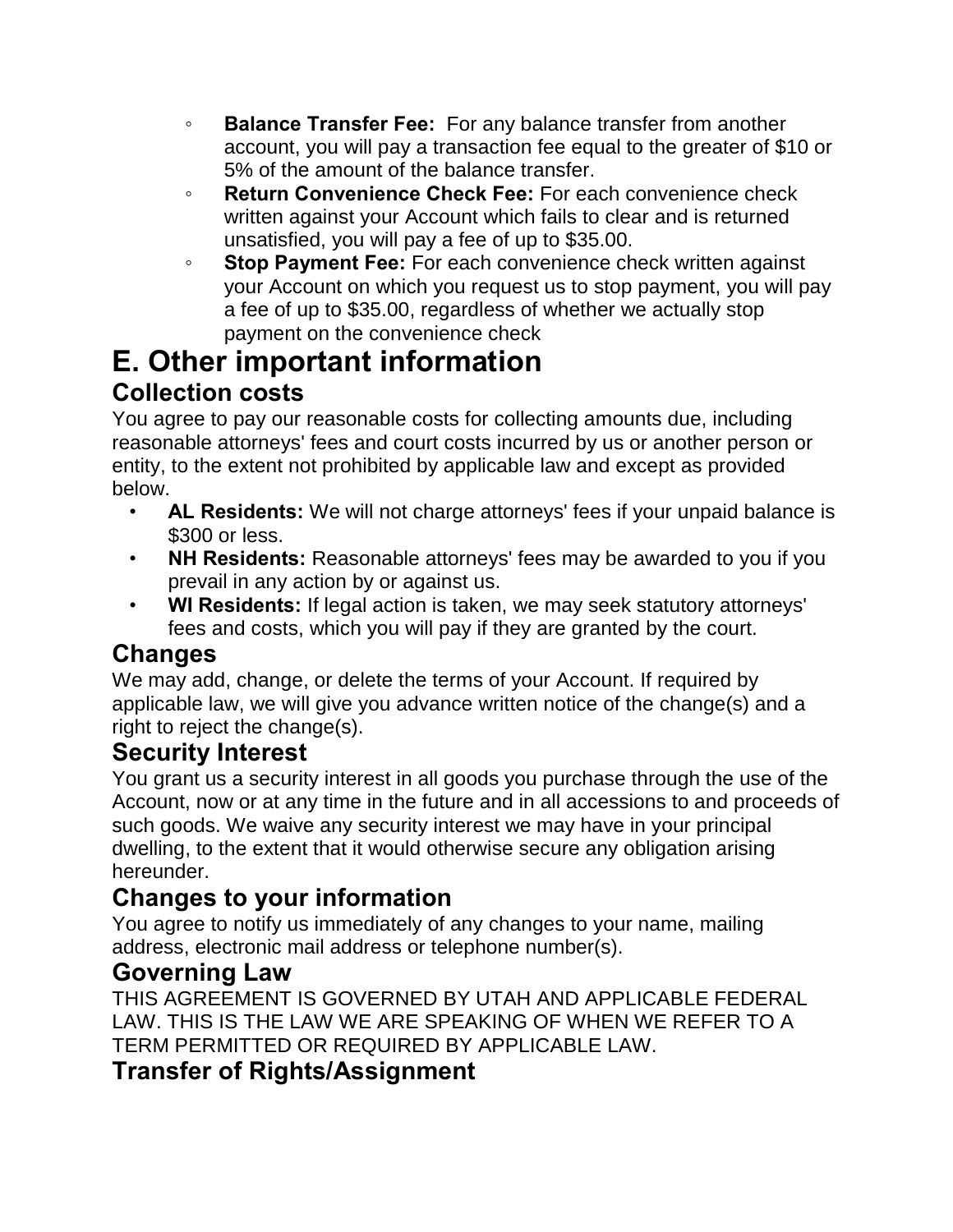Your rights under this Agreement can't be transferred by you, by operation of law or otherwise, but your obligations will be binding upon your estate or personal representatives. We may transfer or assign your Account and/or this Agreement, or any of our rights under this Agreement, to another person or entity at any time without prior notice to you or your consent.

## **No Waiver of Rights**

We can delay enforcing our rights under this Agreement without losing them.

## **Severability**

If any provision of this Agreement is in conflict with applicable law, that provision will be considered to be modified to conform with applicable law.

## **Notice to New Jersey Residents**

All provisions of this agreement are valid, enforceable and applicable in New Jersey.

# **F. Disputes and Reporting to Consumer Reporting Agencies**

## **Credit Reports**

- You give us permission to investigate your credit record.
- You agree that a credit report may be requested in connection with the processing of your credit application. A report may also be requested in connection with a credit extension, credit limit request, Account renewal or update, Account collection action, or dispute investigation. Upon request, we will tell you the name and address of any consumer reporting agency that furnished a report on you. You consent to the obtaining of such reports by signing or otherwise submitting an application or solicitation.
- You understand that we may report negative information (such as, late payments, missed payments, or other defaults) about your Account to consumer reporting agencies.
- You give us permission to provide information about your Account to consumer reporting agencies and other creditors, as well as to the retailer whose name appears on your Cards.

## **Credit report disputes**

If you believe the Account information we reported to a consumer reporting agency is inaccurate, you may submit a direct dispute to Comenity Capital Bank, PO Box 182120, Columbus, OH 43218-2120.

Your written dispute must provide sufficient information to identify the Account and specify why the information is inaccurate:

- Account Information: Your name and Account number
- Contact Information: Your address and telephone number
- Disputed Information: Identify the Account information disputed and explain why you believe it is inaccurate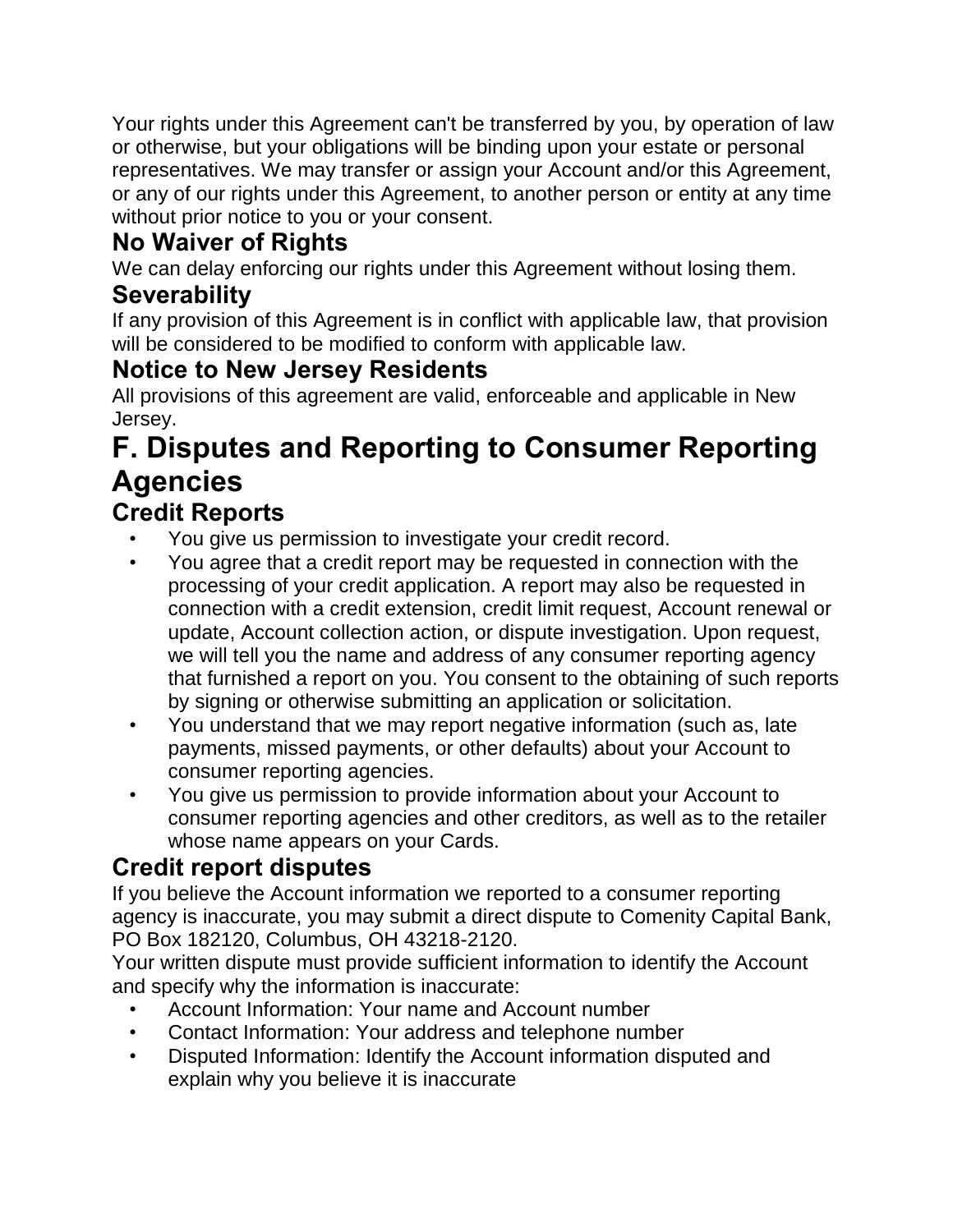• Supporting Documentation: If available, provide a copy of the section of the credit report showing the Account information you are disputing

We will investigate the disputed information and report the results to you within 30 days of receipt of the information needed for our investigation. If we find that the Account information we reported is inaccurate, we will promptly provide the necessary correction to each consumer reporting agency to which we reported the information.

# **Your Billing Rights: Keep This Document For Future Use**

This notice tells you about your rights and our responsibilities under the Fair Credit Billing Act.

#### *What To Do If You Find A Mistake On Your Statement*

If you think there is an error on your statement, write to us at: Comenity Capital Bank, PO Box 182620, Columbus, Ohio 43218-2620

In your letter, give us the following information:

- Account information: Your name and account number.
- Dollar amount: The dollar amount of the suspected error.
- Description of problem: If you think there is an error on your bill, describe what you believe is wrong and why you believe it is a mistake.

You must contact us:

- Within 60 days after the error appeared on your statement.
- At least 3 business days before an automated payment is scheduled, if you want to stop payment on the amount you think is wrong.

You must notify us of any potential errors in writing. You may call us, but if you do we are not required to investigate any potential errors and you may have to pay the amount in question.

#### *What Will Happen After We Receive Your Letter*

When we receive your letter, we must do two things:

- 1. Within 30 days of receiving your letter, we must tell you that we received your letter. We will also tell you if we have already corrected the error.
- 2. Within 90 days of receiving your letter, we must either correct the error or explain to you why we believe the bill is correct.

While we investigate whether or not there has been an error:

- We cannot try to collect the amount in question, or report you as delinquent on that amount.
- The charge in question may remain on your statement, and we may continue to charge you interest on that amount.
- While you do not have to pay the amount in question, you are responsible for the remainder of your balance.
- We can apply any unpaid amount against your credit limit.

After we finish our investigation, one of two things will happen:

• *If we made a mistake*: You will not have to pay the amount in question or any interest or other fees related to that amount.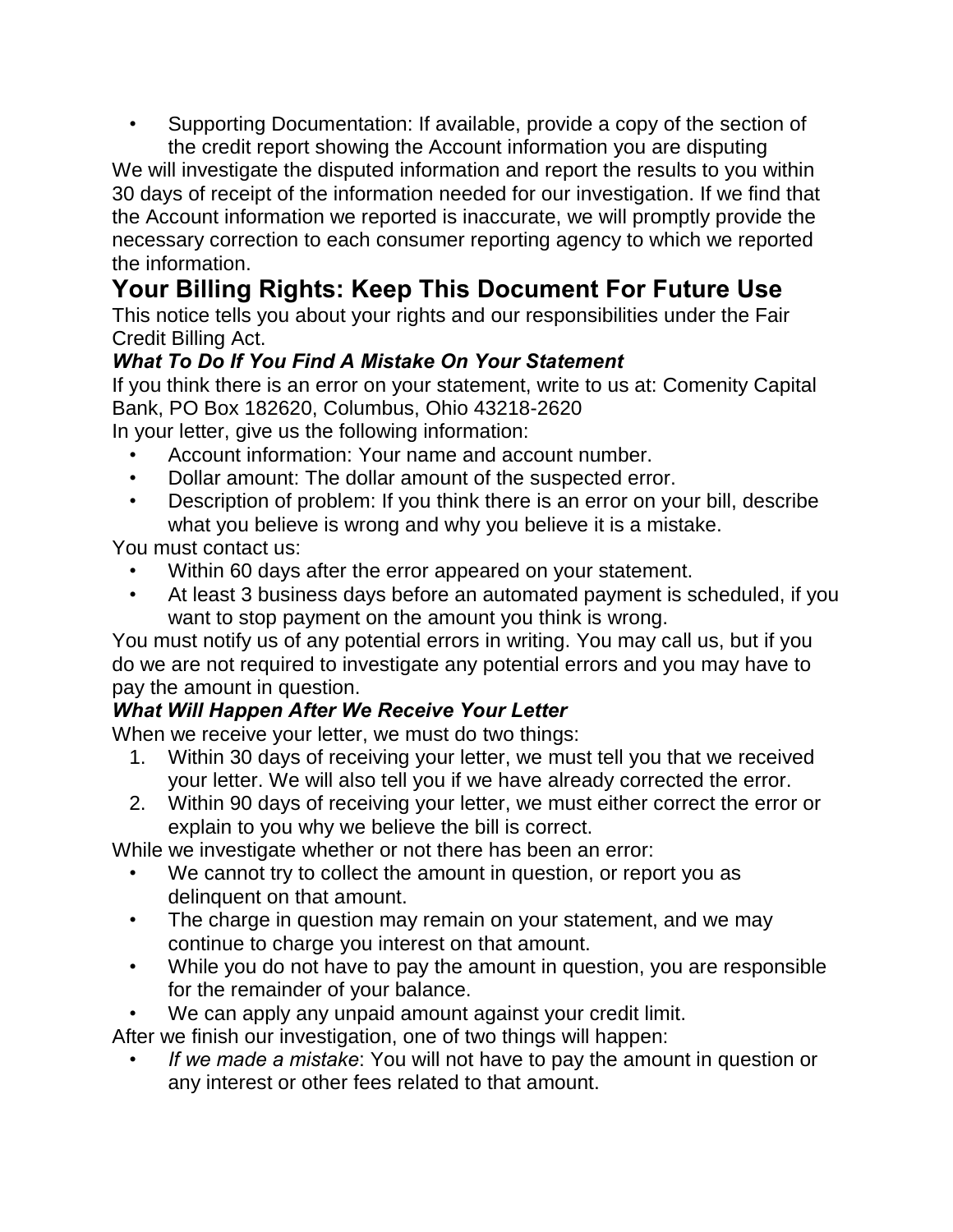• *If we do not believe there was a mistake*: You will have to pay the amount in question, along with applicable interest and fees. We will send you a statement of the amount you owe and the date payment is due. We may then report you as delinquent if you do not pay the amount we think you owe.

If you receive our explanation but still believe your bill is wrong, you must write to us within 10 days telling us that you still refuse to pay. If you do so, we cannot report you as delinquent without also reporting that you are questioning your bill. We must tell you the name of anyone to whom we reported you as delinquent, and we must let those organizations know when the matter has been settled between us.

If we do not follow all of the rules above, you do not have to pay the first \$50 of the amount you question even if your bill is correct.

*Your Rights If You Are Dissatisfied With Your Credit Card Purchases* If you are dissatisfied with the goods or services that you have purchased with your credit card, and you have tried in good faith to correct the problem with the merchant, you may have the right not to pay the remaining amount due on the purchase.

To use this right, all of the following must be true:

- **1.** The purchase must have been made in your home state or within 100 miles of your current mailing address, and the purchase price must have been more than \$50. (Note: Neither of these are necessary if your purchase was based on an advertisement we mailed to you, or if we own the company that sold you the goods or services.)
- **2.** You must have used your credit card for the purchase. Purchases made with cash advances from an ATM or with a check that accesses your credit card account do not qualify.
- **3.** You must not yet have fully paid for the purchase.

If all of the criteria above are met and you are still dissatisfied with the purchase, contact us in writing at:

#### Comenity Capital Bank

PO Box 182620, Columbus, Ohio 43218-2620

While we investigate, the same rules apply to the disputed amount as discussed above. After we finish our investigation, we will tell you our decision. At that point, if we think you owe an amount and you do not pay, we may report you as delinquent.

# **G. Optional products**

## **Credit insurance (as applicable)**

Purchasing credit insurance is optional. If you do choose to carry credit insurance coverage, the premium charge will be added to your Account as a purchase on the last day of each billing period. You can cancel your coverage at any time.

## **Account Assure Pro Debt Cancellation (as applicable)**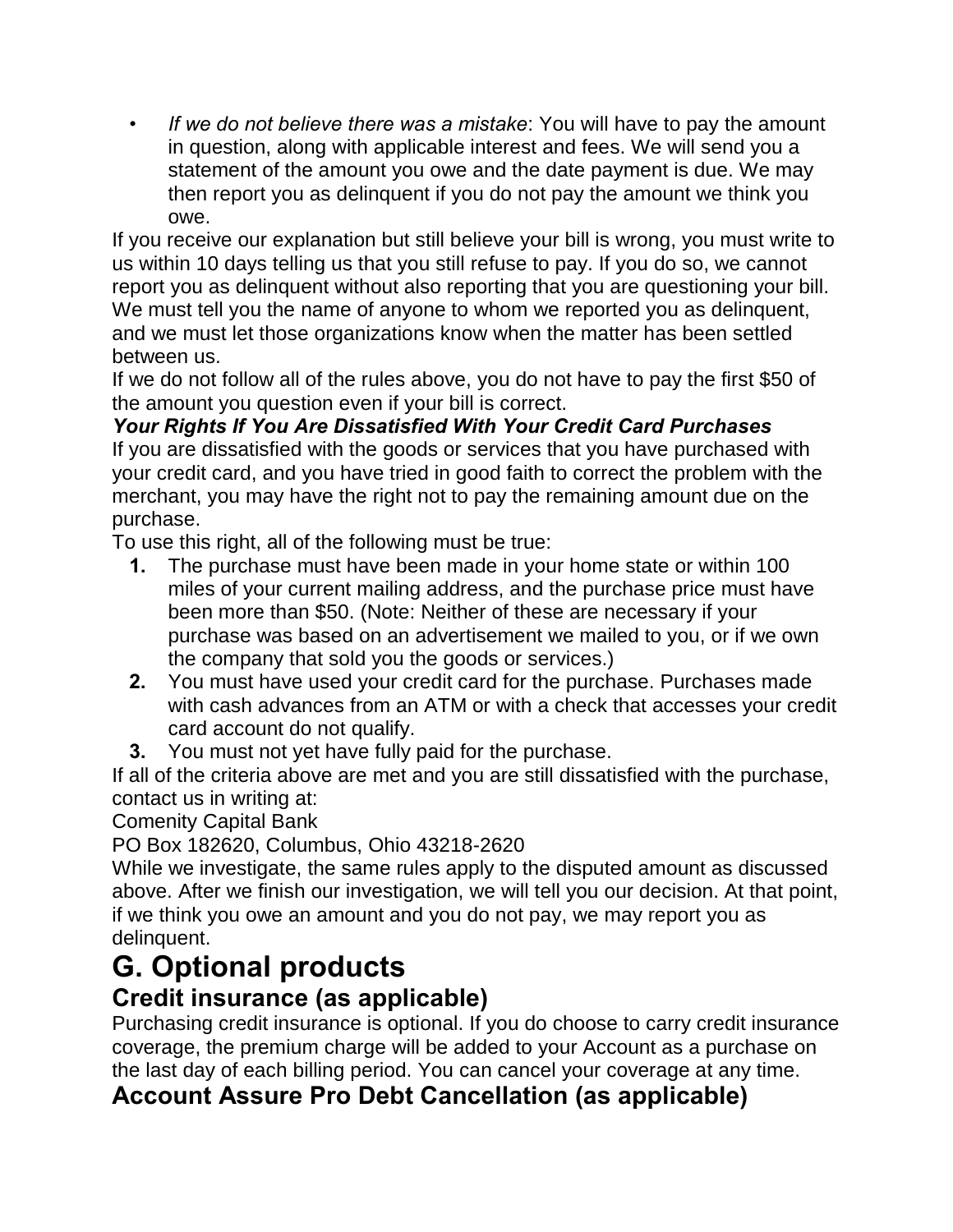- Purchasing is optional.
- Enrolling in does not affect the terms of your existing credit agreement.
- The fee is based on your monthly statement balance, which is your balance on the last day of each billing period.
- You will receive terms and conditions, which you should carefully read for all benefit details and exclusions.
- You may cancel at any time.
- If you are currently unemployed, disabled, hospitalized or retired you are not eligible for benefits for your present situation; however, you may be eligible for other benefits based on future events.

# **H. Communicating with us Communicating to you about your Account**

If we need to contact you to service your Account or to collect amounts you owe to us, you give direct consent to us, as well as servicers, agents, independent contractors, contractors, debt collectors or collection agencies, and to anyone to whom we may sell your Account, to communicate with you in any way, such as calling, texting, or email via:

- 1. Your cell, landline, text number or any number you provide, use to contact us, or any number which you may utilize, or to any other device or service for which you may be charged for the call, including, but not limited to, Voice Over Internet Protocol ("VOIP");
- 2. Any email address you provide to us or any other person or company that provides any services in connection with this Agreement;
- 3. Automated telephone dialing systems;
- 4. Pre-recorded or artificial voice messages and any other form of communication.

You also agree that these communications aren't unsolicited for purposes of any state or federal law and you understand that communications may result in additional mobile, text message, data charges or other charges.

### **Phone monitoring**

- To provide you with high-quality service, phone communication with us is monitored and/or recorded.
- You agree that we monitor and/or record any phone calls between you and us.
- Please inform all authorized cardholders of this provision, including anyone acting on your behalf or making payments on this Account.

## **Communication in Languages Other Than English**

You agree to receive all communications and correspondence relating to your Account in English. We may, at our option, communicate with you and/or provide translated documents in a language other than English. Any such communications or documents are provided solely as a courtesy. We may stop communicating with you in non-English languages and/or providing translated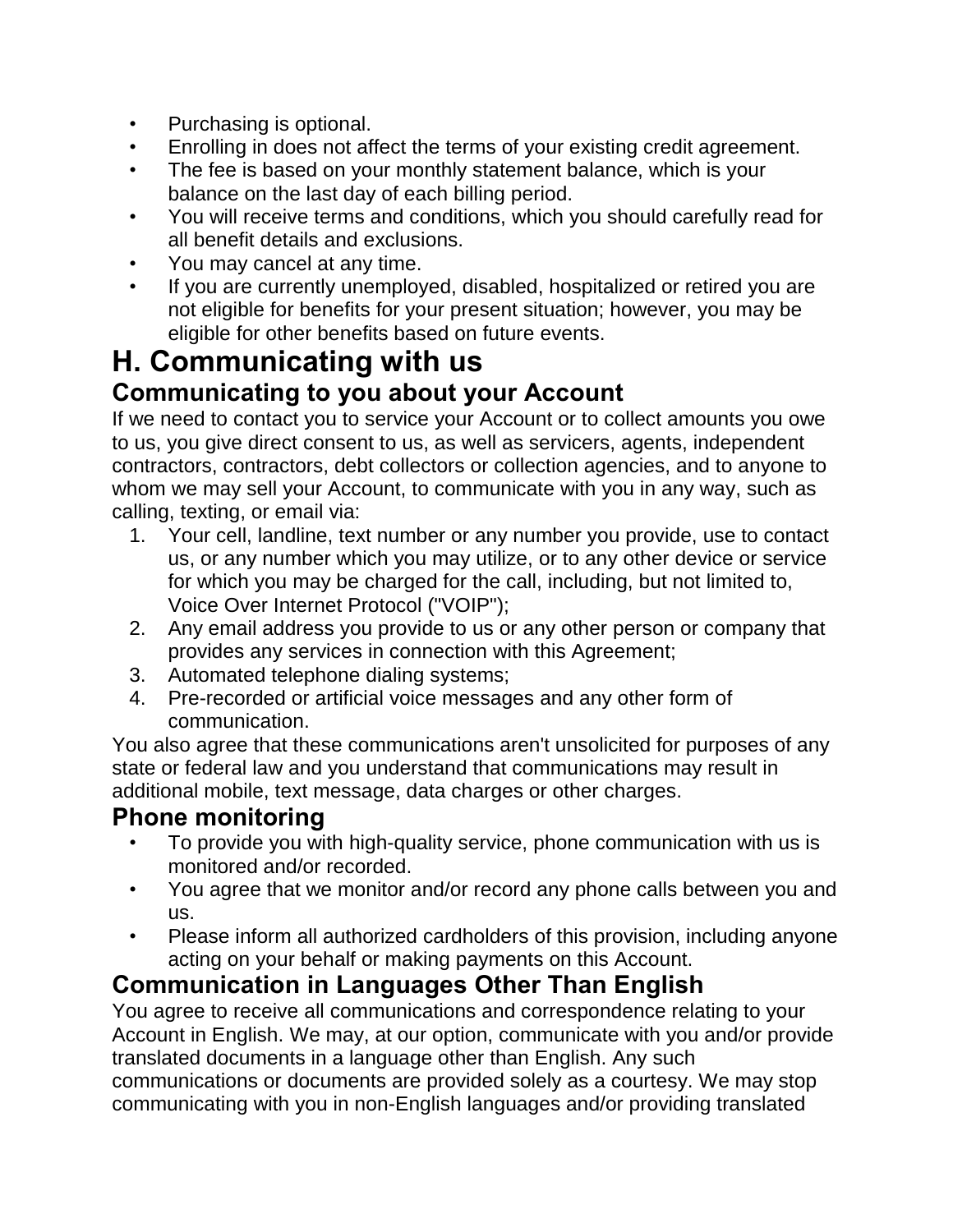documents at any time. While we have attempted to ensure the accuracy of our translations, we are not liable for any inaccuracies in translation or for any misunderstandings due to differences in language usage or dialect. In the event of any inconsistencies between the English version and the translation, the English version will control.

## **For Wisconsin residents:**

If you are married, please contact us immediately upon receipt of this Agreement at 1-844-271-2613 (Lexus Pursuits Visa) or 1-844-271-2617 (Lexus Pursuits Visa Signature) or 1-844-271-2709 (Lexus Pursuits Credit Card) (TDD/TTY 1-888- 819-1918) and provide us with the name and address of your spouse. We are required to inform your spouse that we have opened a credit account for you.

### **For bankruptcy notifications:**

All bankruptcy notices and related correspondence to Comenity Capital Bank should be sent to the following address: Comenity Capital Bank, Bankruptcy Department, PO Box 183043, Columbus, OH 43218-3043.

# **I. Arbitration and jury trial waiver**

## **A. Jury trial waiver**

**TO THE EXTENT PERMITTED BY LAW, YOU AND WE WAIVE ANY RIGHT TO TRIAL BY JURY IN THE EVENT OF A LAWSUIT ARISING OUT OF OR RELATED TO THIS AGREEMENT. THIS JURY TRIAL WAIVER SHALL NOT AFFECT THE ARBITRATION PROVISION BELOW (INCLUDING THE JURY TRIAL WAIVER CONTAINED THEREIN). YOU AND WE EACH REPRESENT THAT THIS WAIVER IS GIVEN KNOWINGLY, WILLINGLY AND VOLUNTARILY.**

### **B. Notice and cure**

Prior to bringing a lawsuit or initiating an arbitration that asserts a claim arising out of or related to this Agreement (as further defined below, a "Claim"), the party asserting the Claim (the "Claimant") shall give the other party (the "Defendant") written notice of the Claim (a "Claim Notice") and a reasonable opportunity, not less than 30 days, to resolve the Claim. Any Claim Notice to you shall be sent in writing to the address we have in our records (or any updated address you subsequently provide to us). Any Claim Notice to us shall be sent by mail to Comenity Capital Bank, PO Box 182436, Columbus, Ohio 43218-2436 (or any updated address we subsequently provide). Any Claim Notice you send must provide your name, address and Account number. Any Claim Notice must explain the nature of the Claim and the relief that is demanded. You may only submit a Claim Notice on your own behalf and not on behalf of any other party. No third party, other than a lawyer you have personally retained, may submit a Claim Notice on your behalf. The Claimant must reasonably cooperate in providing any information about the Claim that the other party reasonably requests.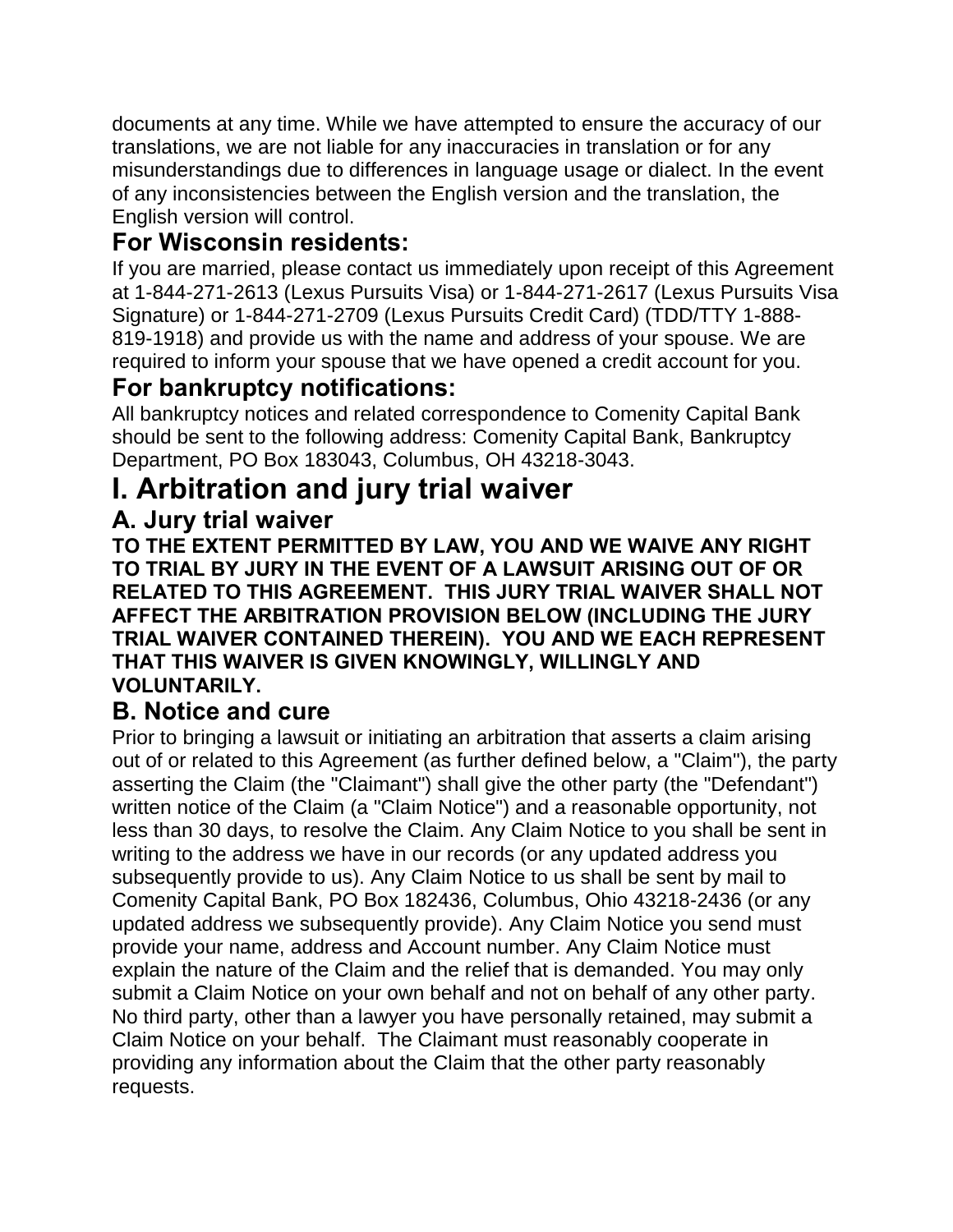### **C. Arbitration provision**

**READ THIS ARBITRATION PROVISION CAREFULLY. IF YOU DO NOT REJECT THIS ARBITRATION PROVISION IN ACCORDANCE WITH PARAGRAPH C.1. BELOW, IT WILL BE PART OF THIS AGREEMENT AND WILL HAVE A SUBSTANTIAL IMPACT ON THE WAY YOU OR WE WILL RESOLVE ANY CLAIM WHICH YOU OR WE HAVE AGAINST EACH OTHER NOW OR IN THE FUTURE.**

- 1. **Your Right to Reject: If you don't want this Arbitration Provision (and any prior arbitration agreement between you and us ("Prior Arbitration Agreement")) to apply, you may reject it by mailing us a written rejection notice which gives the name of each Cardholder and contains a statement that you (both of you, if more than one) reject the Arbitration Provision of this Agreement. The rejection notice must be sent to us at Comenity Capital Bank, PO Box 182422, Columbus, Ohio 43218-2422. A rejection notice is only effective if it is signed by you (all of you, if more than one) and if we receive it within thirty (30) calendar days after the date we first provide you with a credit card agreement or written notice providing you a right to reject this Arbitration Provision. Your rejection of this Arbitration Provision will not affect any other provision of this Agreement or your ability to obtain credit.**
- **2. Parties Subject to Arbitration:** Solely as used in this Arbitration Provision (and not elsewhere in this Agreement), the terms "we," "us" and "our" mean (a) Comenity Capital Bank, any parent, subsidiary or affiliate of the Bank and the employees, officers and directors of such companies (the "Bank Parties"); and (b) any other person or company that provides any services in connection with this Agreement if you assert a Claim against such other person or company at the same time you assert a Claim against any Bank Party.
- **3. Covered Claims:** "Claim" means any claim, dispute or controversy between you and us that in any way arises from or relates to this Agreement, the Account, the issuance of any Card, any rewards program, any prior agreement or account. "Claim" includes disputes arising from actions or omissions prior to the date any Card was issued to you, including the advertising related to, application for or approval of the Account. "Claim" has the broadest possible meaning, and includes initial claims, counterclaims, cross-claims and third-party claims. It includes disputes based upon contract, tort, consumer rights, fraud and other intentional torts, constitution, statute, regulation, ordinance, common law and equity (including any claim for injunctive or declaratory relief). "Claim" does not include disputes about the validity, enforceability, coverage or scope of this Arbitration Provision or any part thereof (including, without limitation, the prohibition against class proceedings, private attorney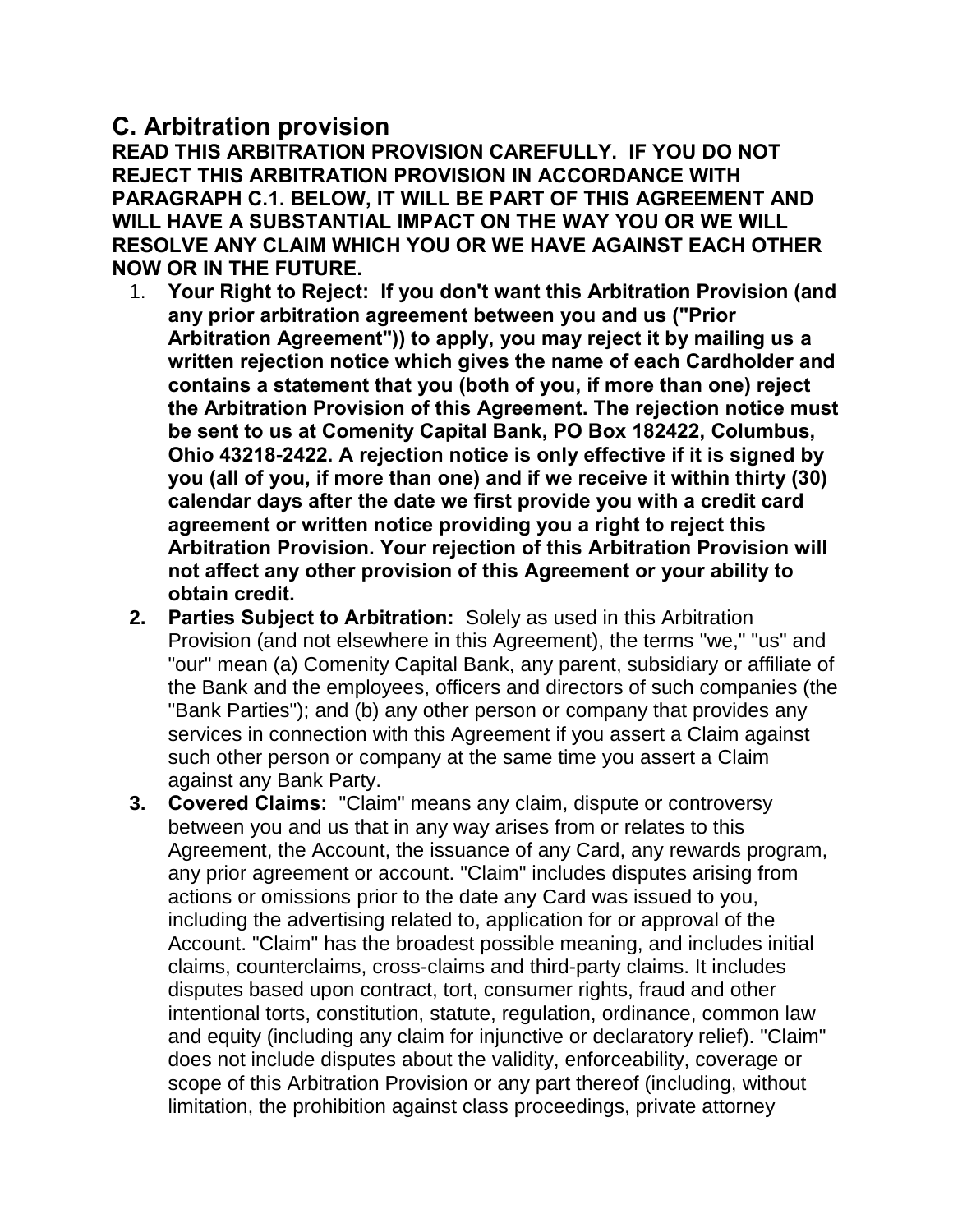general proceedings and/or multiple party proceedings described in Paragraph C.7 (the "Class Action Waiver"), the last sentence of Paragraph C.13 and/or this sentence); all such disputes are for a court and not an arbitrator to decide. However, any dispute or argument that concerns the validity or enforceability of the Agreement as a whole is for the arbitrator, not a court, to decide.

- **4. Starting an Arbitration:** Arbitration may be elected by any party with respect to any Claim, even if that party has already initiated a lawsuit with respect to a different Claim. Arbitration is started by giving a written demand for arbitration to the other party. We will not demand to arbitrate an individual Claim that you bring against us in small claims court or your state's equivalent court, if any. But if that Claim is transferred, removed or appealed to a different court, we then have the right to demand arbitration.
- **5. Choosing the Administrator:** "Administrator" means the American Arbitration Association ("AAA"), 1633 Broadway, 10th Floor, New York, NY 10019, [www.adr.org;](http://www.adr.org/) JAMS, 620 Eighth Avenue, 34th Floor, New York, NY 10018, [www.jamsadr.com;](http://www.jamsadr.com/) or any other company selected by mutual agreement of the parties. If both AAA and JAMS cannot or will not serve and the parties are unable to select an Administrator by mutual consent, the Administrator will be selected by a court. The arbitrator will be appointed by the Administrator in accordance with the rules of the Administrator. However, the arbitrator must be a retired or former judge or a lawyer with at least 10 years of experience. You get to select the Administrator if you give us written notice of your selection with your notice that you are electing to arbitrate any Claim or within 20 days after we give you notice that we are electing to arbitrate any Claim (or, if you dispute our right to require arbitration of the Claim, within 20 days after that dispute is finally resolved). If you do not select the Administrator on time, we may do it. Notwithstanding any language in this Arbitration Provision to the contrary, no arbitration may be administered, without the consent of all parties to the arbitration, by any Administrator that has in place a formal or informal policy that is inconsistent with the Class Action Waiver.
- 6. **Court and Jury Trials Prohibited; Other Limitations on Legal Rights: IF YOU OR WE ELECT TO ARBITRATE A CLAIM, YOU WILL NOT HAVE THE RIGHT TO PURSUE THAT CLAIM IN COURT OR HAVE A JURY DECIDE THE CLAIM. ALSO, YOUR ABILITY TO OBTAIN INFORMATION FROM US IS MORE LIMITED IN AN ARBITRATION THAN IN A LAWSUIT. OTHER RIGHTS THAT YOU WOULD HAVE IF YOU WENT TO COURT MAY ALSO NOT BE AVAILABLE IN ARBITRATION.**
- 7. **Prohibition Against Certain Proceedings: IF YOU OR WE ELECT TO ARBITRATE A CLAIM: (1) NEITHER YOU NOR WE MAY PARTICIPATE IN A CLASS ACTION IN COURT OR IN CLASS-WIDE ARBITRATION,**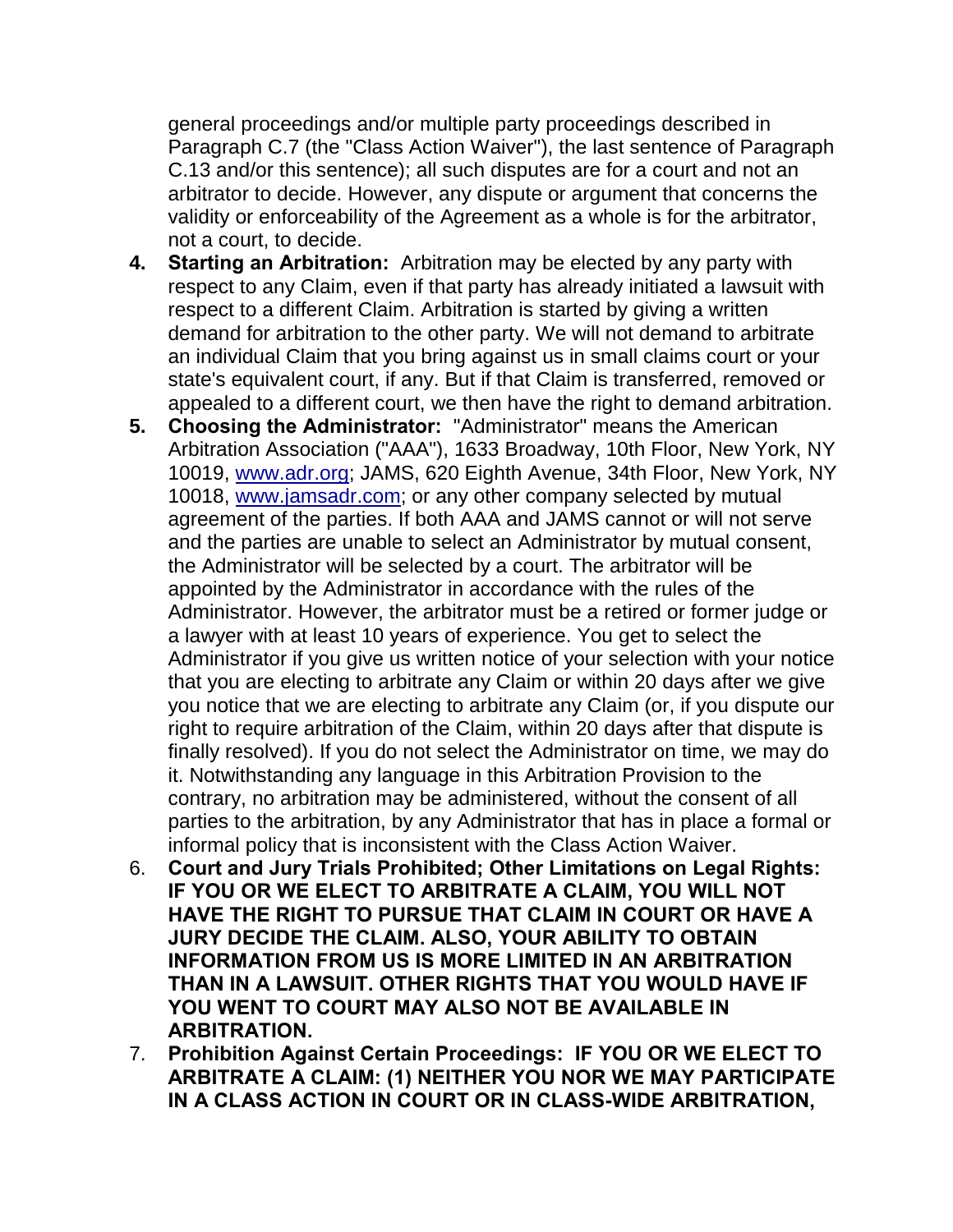**EITHER AS A PLAINTIFF, DEFENDANT OR CLASS MEMBER; (2) NEITHER YOU NOR WE MAY ACT AS A PRIVATE ATTORNEY GENERAL IN COURT OR IN ARBITRATION; (3) CLAIMS BROUGHT BY OR AGAINST YOU MAY NOT BE JOINED OR CONSOLIDATED WITH CLAIMS BROUGHT BY OR AGAINST ANY OTHER PERSON; AND (4) THE ARBITRATOR SHALL HAVE NO POWER OR AUTHORITY TO CONDUCT A CLASS-WIDE ARBITRATION, PRIVATE ATTORNEY GENERAL ARBITRATION OR MULTIPLE-PARTY ARBITRATION.**

- **8. Location and Costs of Arbitration:** Any arbitration hearing that you attend must take place at a location reasonably convenient to you. We will pay any and all fees of the Administrator and/or the arbitrator if applicable law requires us to, if you prevail in the arbitration or if we must bear such fees in order for this Arbitration Provision to be enforced. If you demand an arbitration, we will pay your reasonable attorneys' and experts' fees if you prevail or if we must bear such fees in order for this Arbitration Provision to be enforced. Also, we will bear any fees if applicable law requires us to.
- **9. Governing Law:** This Arbitration Provision involves interstate commerce and is governed by the Federal Arbitration Act, 9 U.S.C. §§ 1-16 (the "FAA"), and not by any state arbitration law. The arbitrator must apply applicable substantive law consistent with the FAA and applicable statutes of limitations and claims of privilege recognized at law. The arbitrator may award any remedy provided by the substantive law that would apply if the action were pending in court (including, without limitation, punitive damages, which shall be governed by the Constitutional standards employed by the courts). At the timely request of either party, the arbitrator must provide a brief written explanation of the basis for the award.
- **10. Right to Discovery:** In addition to the parties' rights to obtain discovery pursuant to the arbitration rules of the Administrator, either party may submit a written request to the arbitrator to expand the scope of discovery normally allowable under the arbitration rules of the Administrator. The arbitrator shall have discretion to grant or deny that request.
- **11. Arbitration Result and Right of Appeal:** Judgment upon the arbitrator's award may be entered by any court having jurisdiction. The arbitrator's decision is final and binding, except for any right of appeal provided by the FAA. However, if the amount of the Claim exceeds \$50,000 or involves a request for injunctive or declaratory relief that could foreseeably involve a cost or benefit to either party exceeding \$50,000, any party can, within 30 days after the entry of the award by the arbitrator, appeal the award to a three-arbitrator panel administered by the Administrator. The panel shall reconsider anew any aspect of the initial award requested by the appealing party. The decision of the panel shall be by majority vote. Reference in this Arbitration Provision to "the arbitrator" shall mean the panel if an appeal of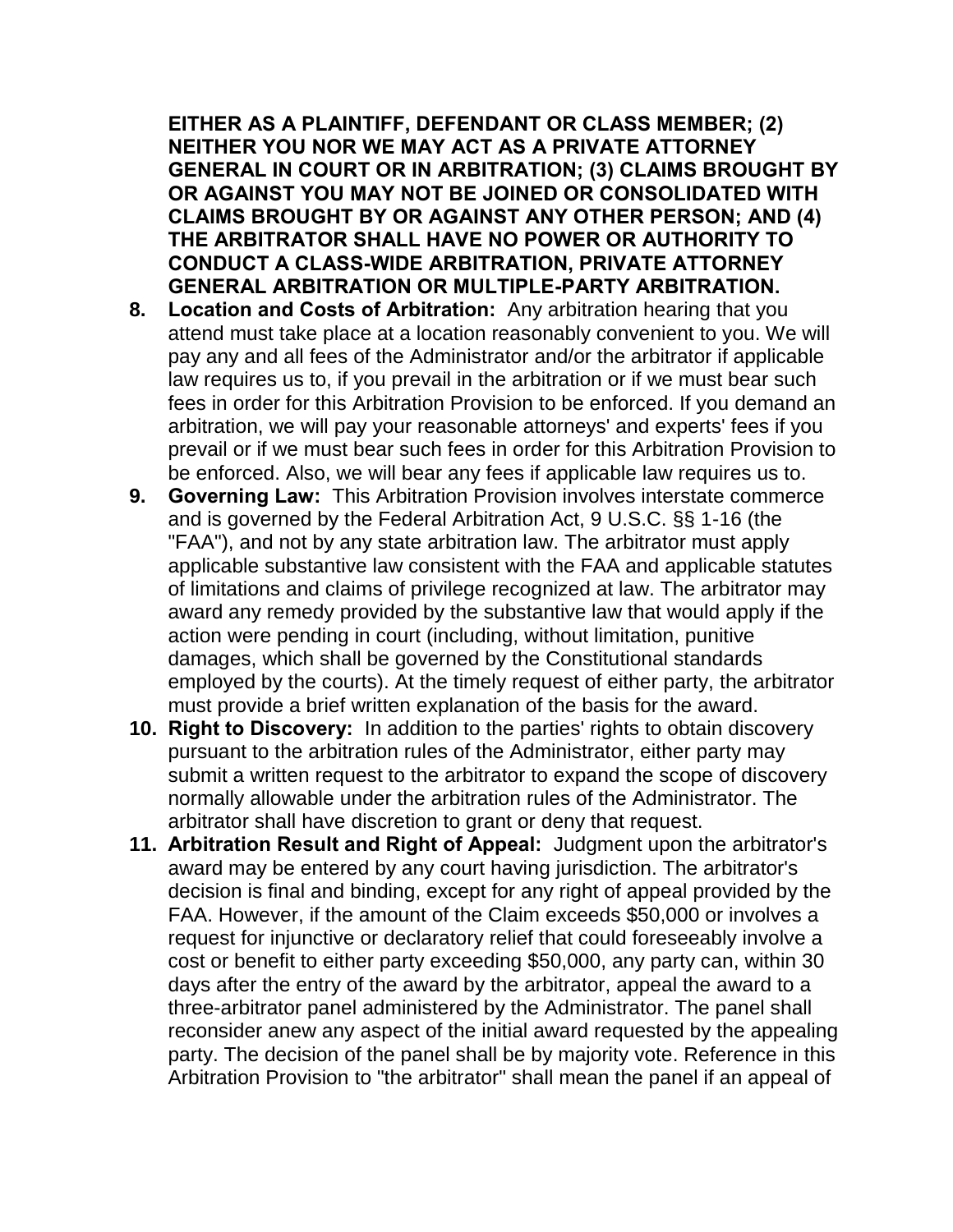the arbitrator's decision has been taken. The costs of such an appeal will be borne in accordance with Paragraph C.8. above.

- **12. Rules of Interpretation:** This Arbitration Provision shall survive the repayment of all amounts owed under this Agreement, the closing of the Account, any legal proceeding and any bankruptcy to the extent consistent with applicable bankruptcy law. In the event of a conflict or inconsistency between this Arbitration Provision, on the one hand, and the applicable arbitration rules or the other provisions of this Agreement, on the other hand, this Arbitration Provision shall govern. This Arbitration Provision replaces any Prior Arbitration Agreement.
- **13. Severability:** If any portion of this Arbitration Provision, other than the Class Action Waiver, is deemed invalid or unenforceable, the remaining portions shall nevertheless remain in force. If a determination is made that the Class Action Waiver is unenforceable, only this sentence of the Arbitration Agreement will remain in force and the remaining provisions shall be null and void, provided that the determination concerning the Class Action Waiver shall be subject to appeal.
- **14. Special Payment:** If (1) you submit a Claim Notice in accordance with Paragraph B above on your own behalf (and not on behalf of any other party); (2) we refuse to provide you with the relief you request; and (3) an arbitrator subsequently determines that you were entitled to such relief (or greater relief), the arbitrator shall award you at least \$5,100 (plus any fees and costs to which you are entitled).

#### **Lexus Pursuits Credit Card:**

Deferred Interest, Regular Minimum Payment Required

No Interest if paid in full within 6 months. Interest will be charged to your account (at the standard variable APR) from the purchase date if the purchase balance is not paid in full within the promotional period or if you make a late payment. Minimum monthly payments are required for this plan during the promotional period. Required minimum purchase of \$599.

Lexus Pursuits Credit Card Accounts are offered by Comenity Capital Bank which determines qualifications for credit and promotion eligibility. At no time will the minimum payment due be less than \$30.00. Minimum Interest Charge is \$2.00 per credit plan. Standard variable APR of 27.24%, based on the Prime Rate.

# **Financial Privacy Policy**

#### [Printer-friendly version](https://d.comenity.net/images/privacy.pdf) (PDF)

You need Adobe Reader to view PDF files. You may [download](http://www.adobe.com/) it for free from Adobe.

rev. 04/13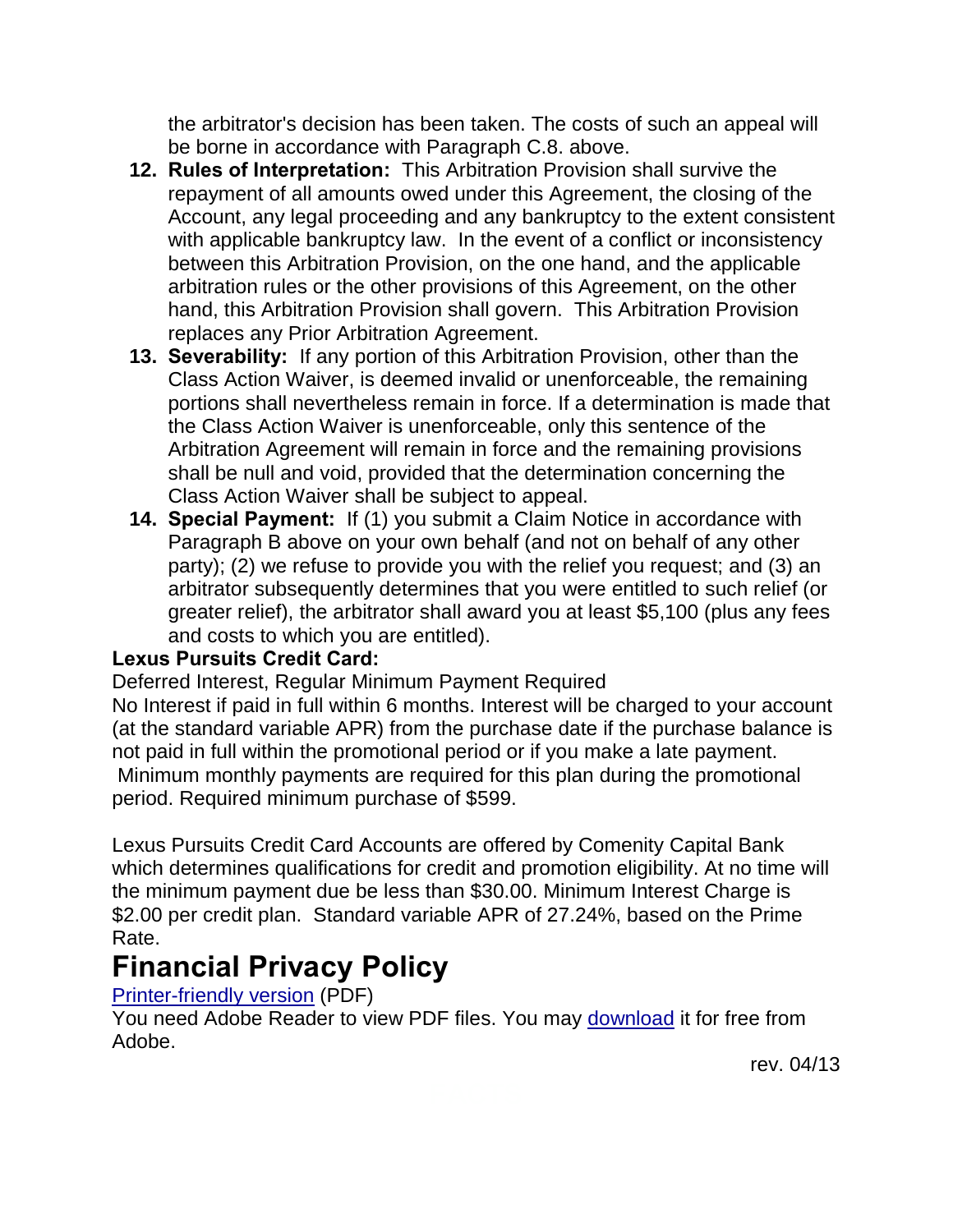#### **WHAT DOES COMENITY DO WITH YOUR PERSONAL INFORMATION?**

Financial companies choose how they share your personal information. Federal law gives consumers the right to limit some but not all sharing. Federal law also requires us to tell you how we collect, share, and protect your personal information. Please read this notice carefully to understand what we do.

The types of personal information we collect and share depend on the product or service you have with us. This information can include:

- Social Security number and income
- Account balances and payment history
- Credit history and credit scores

All financial companies need to share customers' personal information to run their everyday business. In the section below, we list the reasons financial companies can share their customers' personal information; the reasons Comenity chooses to share; and whether you can limit this sharing.

**For our everyday business purposes-**such as to process your transactions, maintain your account(s), respond to court orders and legal investigations, or report to credit bureaus

|                                                                                           | Yes                                                                                |
|-------------------------------------------------------------------------------------------|------------------------------------------------------------------------------------|
|                                                                                           | <b>No</b>                                                                          |
| For our marketing purposes-to offer our products and services to you                      |                                                                                    |
|                                                                                           | Yes                                                                                |
|                                                                                           | <b>No</b>                                                                          |
| For joint marketing with other financial companies                                        |                                                                                    |
|                                                                                           | Yes                                                                                |
|                                                                                           | <b>No</b>                                                                          |
| and experiences                                                                           | For our affiliates' everyday business purposes-information about your transactions |
|                                                                                           | Yes                                                                                |
|                                                                                           | No                                                                                 |
| For our affiliates' everyday business purposes-information about your<br>creditworthiness |                                                                                    |
|                                                                                           | Yes                                                                                |
|                                                                                           | Yes                                                                                |
| For our affiliates to market to you                                                       |                                                                                    |
|                                                                                           | Yes                                                                                |
|                                                                                           | Yes                                                                                |
| For nonaffiliates to market to you                                                        |                                                                                    |
|                                                                                           | Yes                                                                                |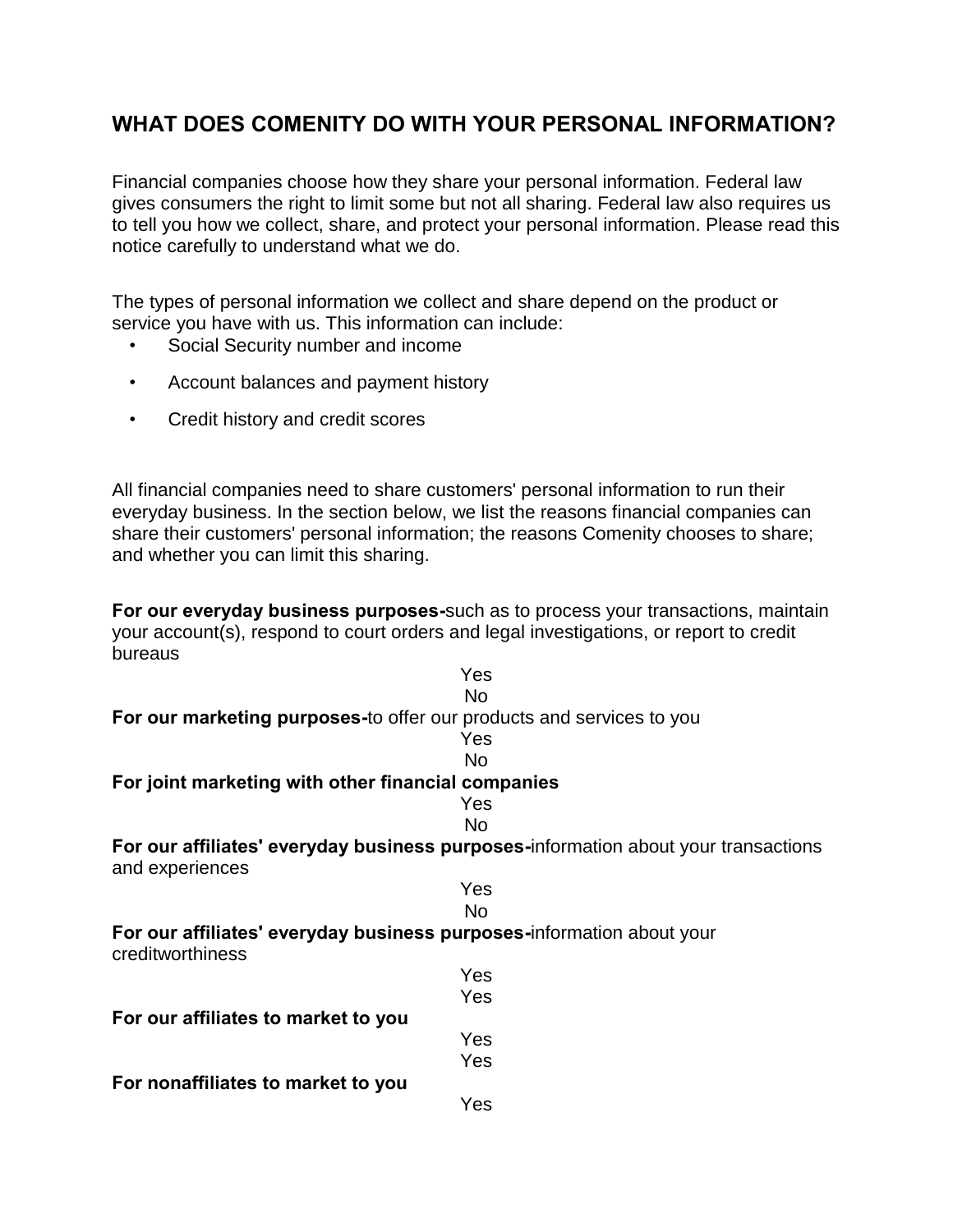- Comenity Bank customers: Call 1-800-220-1181 (TDD/TTY 1-800-695-1788) our menu will prompt you through your choices.
- Comenity Capital Bank customers: Call 1-877-287-5012 (TDD/ TTY 1-888-819- 1918) - our menu will prompt you through your choices.

#### **Please note:**

If you are a *new* customer, we can begin sharing your information 30 days from the date we sent this notice. When you are *no longer* our customer, we continue to share your information as described in this notice.

However, you can contact us at any time to limit our sharing.

Go to comenity.net/privacy or call 1-866-423-1097

This privacy notice is provided by the Comenity family of companies, including Comenity Bank and Comenity Capital Bank.

To protect your personal information from unauthorized access and use, we use security measures that comply with federal law. These measures include computer safeguards and secured files and buildings.

We collect your personal information, for example, when you

- open an account or provide account information
- give us your income information
- use your credit or show your driver's license

We also collect your personal information from others, such as credit bureaus, affiliates, or other companies.

Federal law gives you the right to limit only

- sharing for affiliates' everyday business purposes-information about your creditworthiness
- affiliates from using your information to market to you
- sharing for nonaffiliates to market to you

State laws and individual companies may give you additional rights to limit sharing. See below for more on your rights under state law.